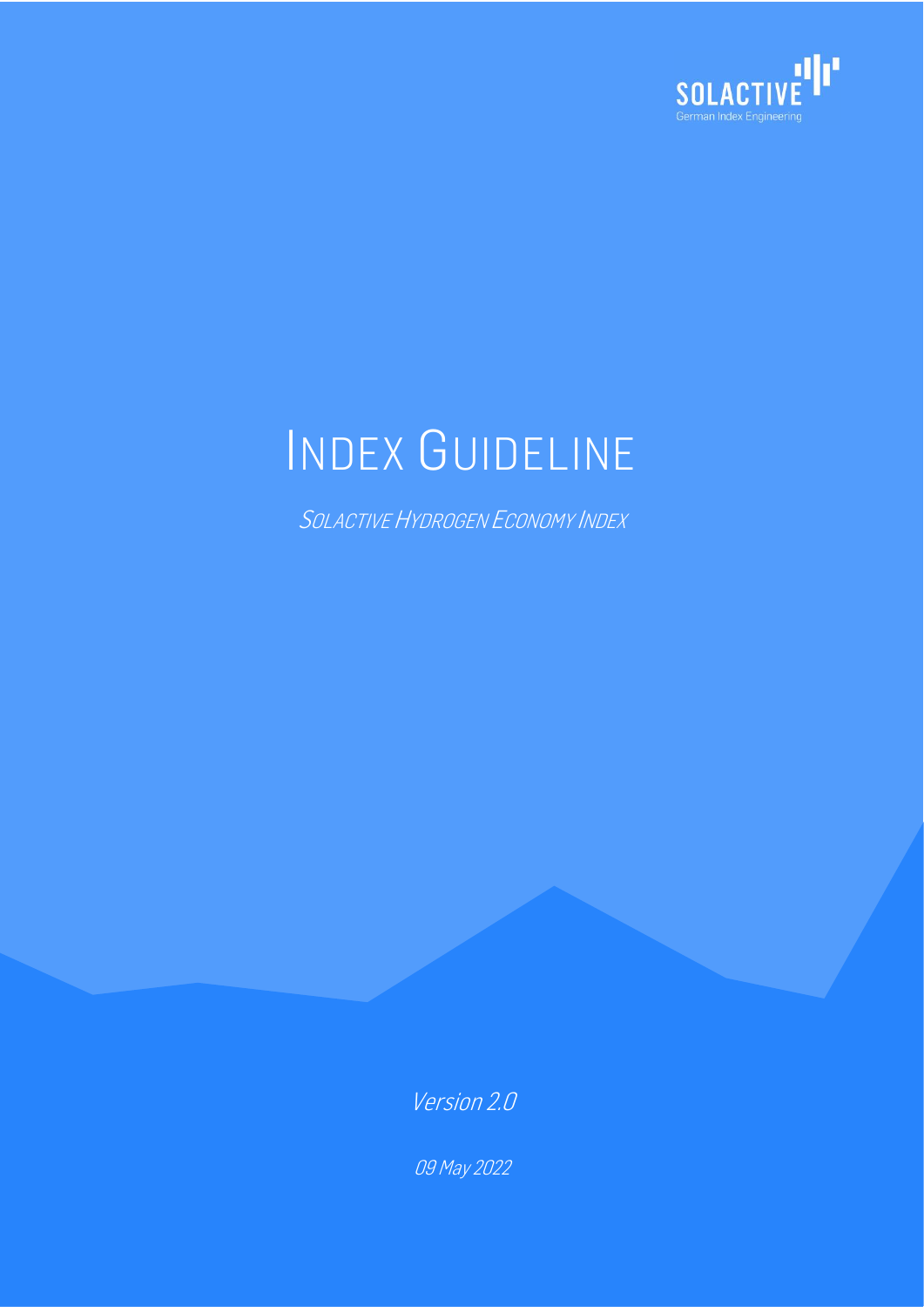### TABLE OF CONTENTS

| 1. |      |  |  |  |  |  |
|----|------|--|--|--|--|--|
|    | 1.1. |  |  |  |  |  |
|    | 1.2. |  |  |  |  |  |
|    | 1.3. |  |  |  |  |  |
|    | 1.4. |  |  |  |  |  |
|    | 1.5. |  |  |  |  |  |
| 2. |      |  |  |  |  |  |
|    | 2.1. |  |  |  |  |  |
|    | 2.2. |  |  |  |  |  |
|    | 2.3. |  |  |  |  |  |
| 3. |      |  |  |  |  |  |
|    | 3.1. |  |  |  |  |  |
|    | 3.2. |  |  |  |  |  |
| 4. |      |  |  |  |  |  |
|    | 4.1. |  |  |  |  |  |
|    | 4.2. |  |  |  |  |  |
|    | 4.3. |  |  |  |  |  |
|    | 4.4. |  |  |  |  |  |
|    | 4.5. |  |  |  |  |  |
|    | 4.6. |  |  |  |  |  |
| 5. |      |  |  |  |  |  |
|    | 5.1. |  |  |  |  |  |
|    | 5.2. |  |  |  |  |  |
|    | 5.3. |  |  |  |  |  |
|    | 5.4. |  |  |  |  |  |
|    | 5.5. |  |  |  |  |  |
| 6. |      |  |  |  |  |  |
|    |      |  |  |  |  |  |
|    |      |  |  |  |  |  |
|    |      |  |  |  |  |  |
|    |      |  |  |  |  |  |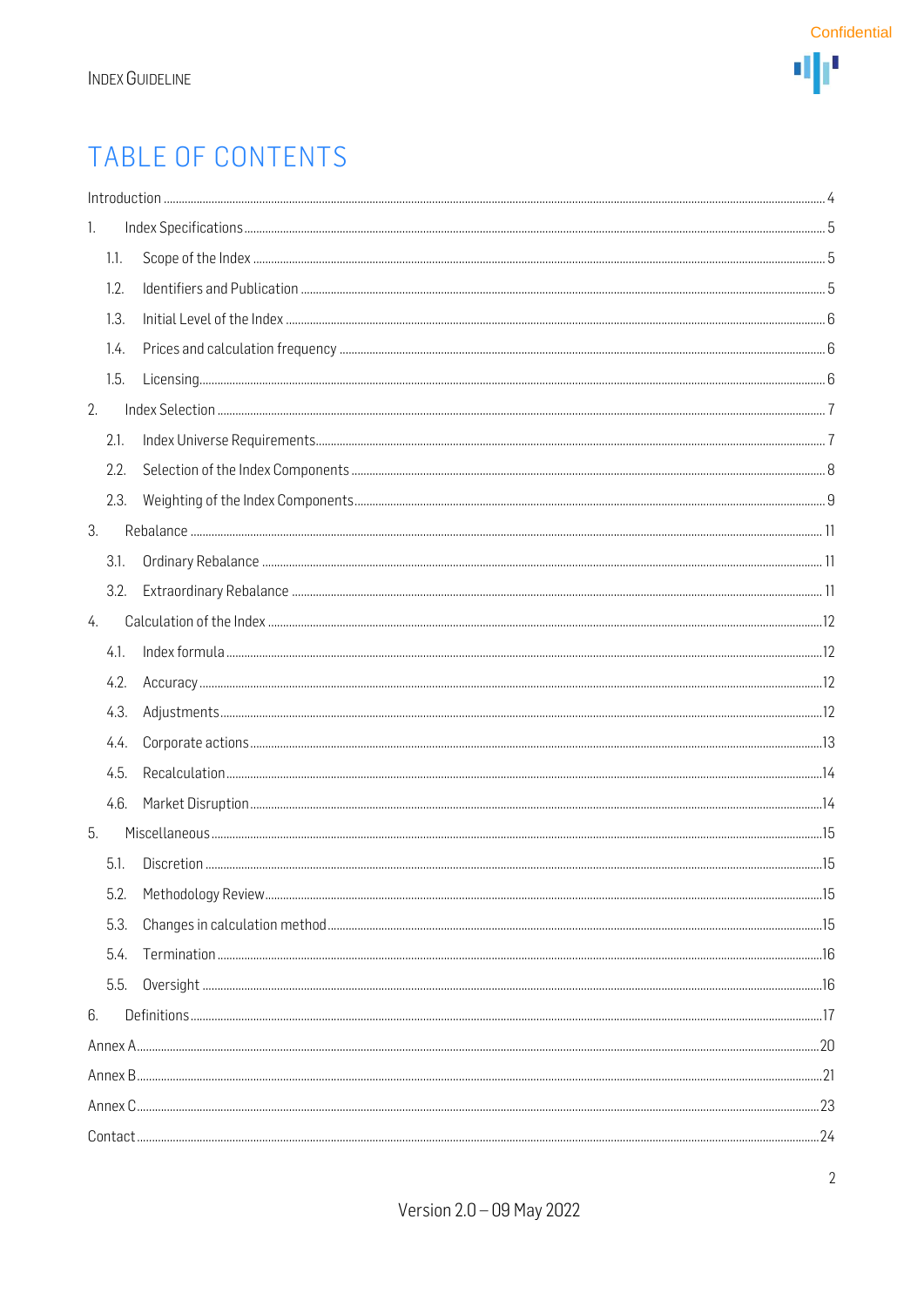INDEX GUIDELINE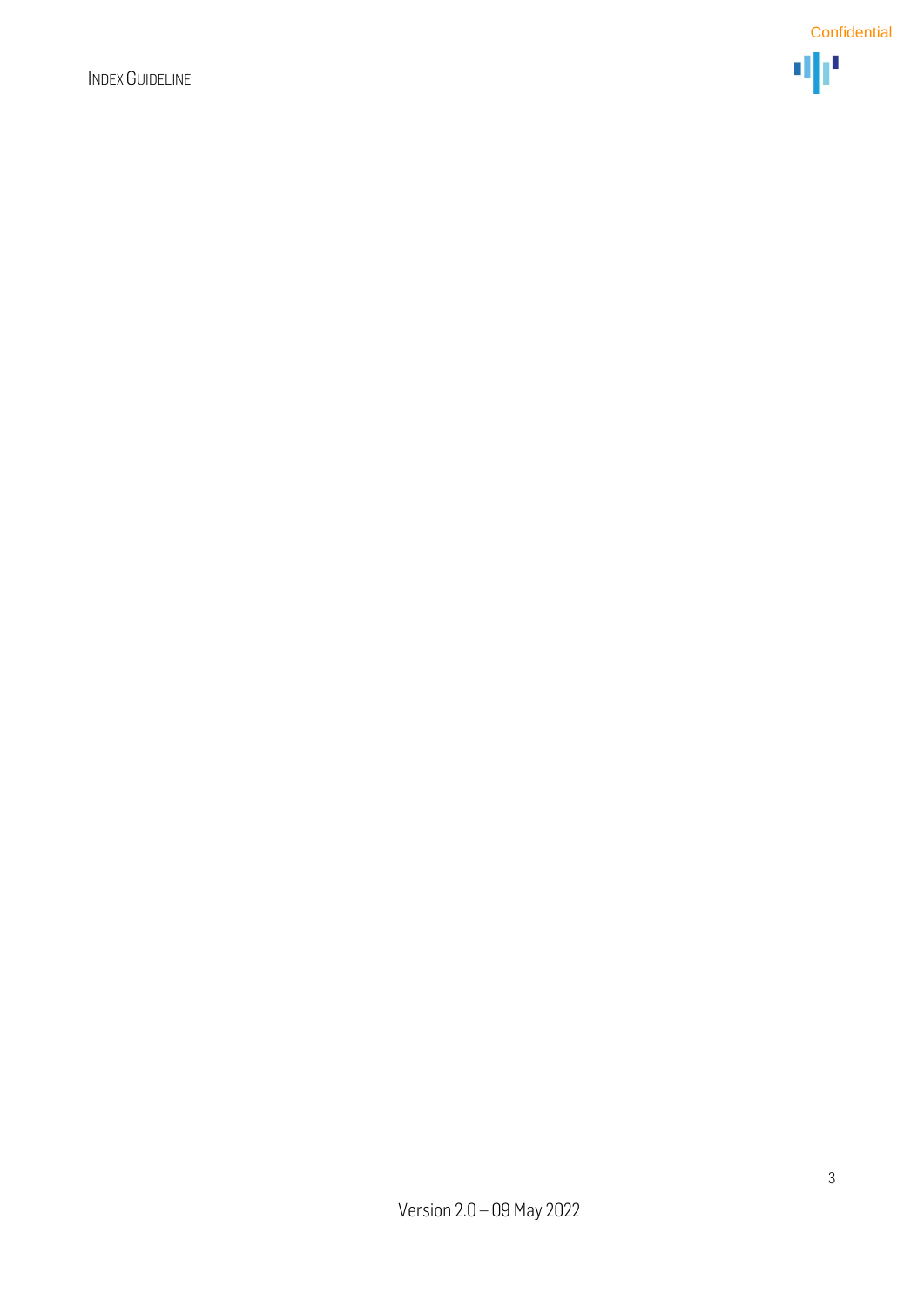### <span id="page-3-0"></span>INTRODUCTION

This document (the "GUIDELINE") is to be used as a quideline with regard to the composition, calculation and maintenance of the Solactive Hydrogen Economy Index (the "INDEX"). Any amendments to the rules made to the GUIDELINE are approved by the OVERSIGHT COMMITTEE specified in Section 5.5. The INDEX is owned, calculated, administered and published by Solactive AG ("SOLACTIVE") assuming the role as administrator (the "INDEX ADMINISTRATOR") under the Regulation (EU) 2016/1011 (the "BENCHMARK REGULATION" or "BMR"). The name "Solactive" is trademarked.

The text uses defined terms which are formatted with "SMALL CAPS". Such Terms shall have the meaning assigned to them as specified in Section 6 (Definitions).

The GUIDELINE and the policies and methodology documents referenced herein contain the underlying principles and rules regarding the structure and operation of the INDEX. SOLACTIVE does not offer any explicit or tacit guarantee or assurance, neither pertaining to the results from the use of the INDEX nor the level of the INDEX at any certain point in time nor in any other respect. SOLACTIVE strives to the best of its ability to ensure the correctness of the calculation. There is no obligation for SOLACTIVE – irrespective of possible obligations to issuers – to advise third parties, including investors and/or financial intermediaries, of any errors in the INDEX. The publication of the INDEX by SOLACTIVE does not constitute a recommendation for capital investment and does not contain any assurance or opinion of SOLACTIVE regarding a possible investment in a financial instrument based on this INDEX.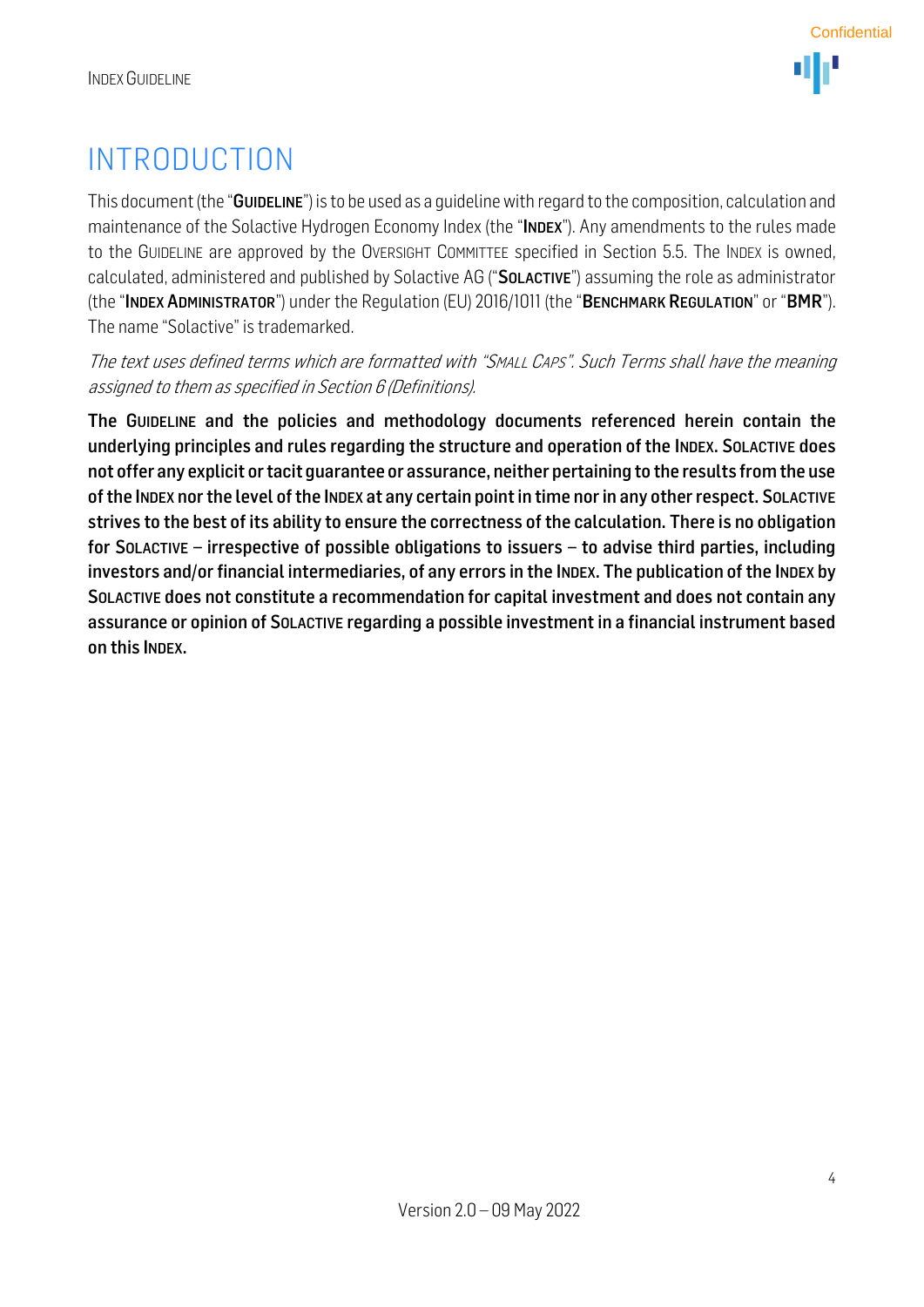### <span id="page-4-0"></span>1. INDEX SPECIFICATIONS

#### <span id="page-4-1"></span>1.1. SCOPE OF THE INDEX

| <b>Category</b>              | <b>Description</b>                                                                                                                |  |  |
|------------------------------|-----------------------------------------------------------------------------------------------------------------------------------|--|--|
| Asset Class                  | Equity                                                                                                                            |  |  |
| Strategy                     | The index aims to track the performance of a basket of stocks of<br>companies that are actively engaged in the hydrogen industry. |  |  |
| Regional Allocation          | <b>Global Markets</b>                                                                                                             |  |  |
| Rebalancing Fee              | $\overline{\phantom{0}}$                                                                                                          |  |  |
| <b>Rebalancing Frequency</b> | Semi-Annually                                                                                                                     |  |  |

#### <span id="page-4-2"></span>1.2. IDENTIFIERS AND PUBLICATION

The INDEX is published under the following identifiers:

| <b>Name</b>                             | <b>ISIN</b>  | <b>Currency</b> | Type   | <b>RIC</b> | <b>BBG</b> ticker |
|-----------------------------------------|--------------|-----------------|--------|------------|-------------------|
| Solactive Hydrogen<br>Economy Index PR  | DE000SL0B9D7 | <b>USD</b>      | $PR*$  | .SOHYDROP  |                   |
| Solactive Hydrogen<br>Economy Index NTR | DE000SL0B9E5 | <b>USD</b>      | $NTR*$ | .SOHYDRON  | SOHYDRON          |
| Solactive Hydrogen<br>Economy Index GTR | DE000SL0B9F2 | <b>USD</b>      | $GTR*$ | .SOHYDROT  |                   |

\*PR, NTR, GTR mean that the Index is calculated as price return, net total return and gross total return Index as described in the Equity Index Methodology, which is available on the SOLACTIVE website[: https://www.solactive.com/documents/equity-index-methodology/](https://www.solactive.com/documents/equity-index-methodology/)

The INDEX is published on the website of the INDEX ADMINISTRATOR [\(www.solactive.com\)](http://www.solactive.com/) and is, in addition, available via the price marketing services of Boerse Stuttgart GmbH and may be distributed to all of its affiliated vendors. Each vendor decides on an individual basis as to whether it will distribute or display the INDEX via its information systems.

Any publication in relation to the INDEX (e.g. notices, amendments to the GUIDELINE) will be available at the website of the INDEX ADMINISTRATOR: [https://www.solactive.com/news/announcements/.](https://www.solactive.com/news/announcements/)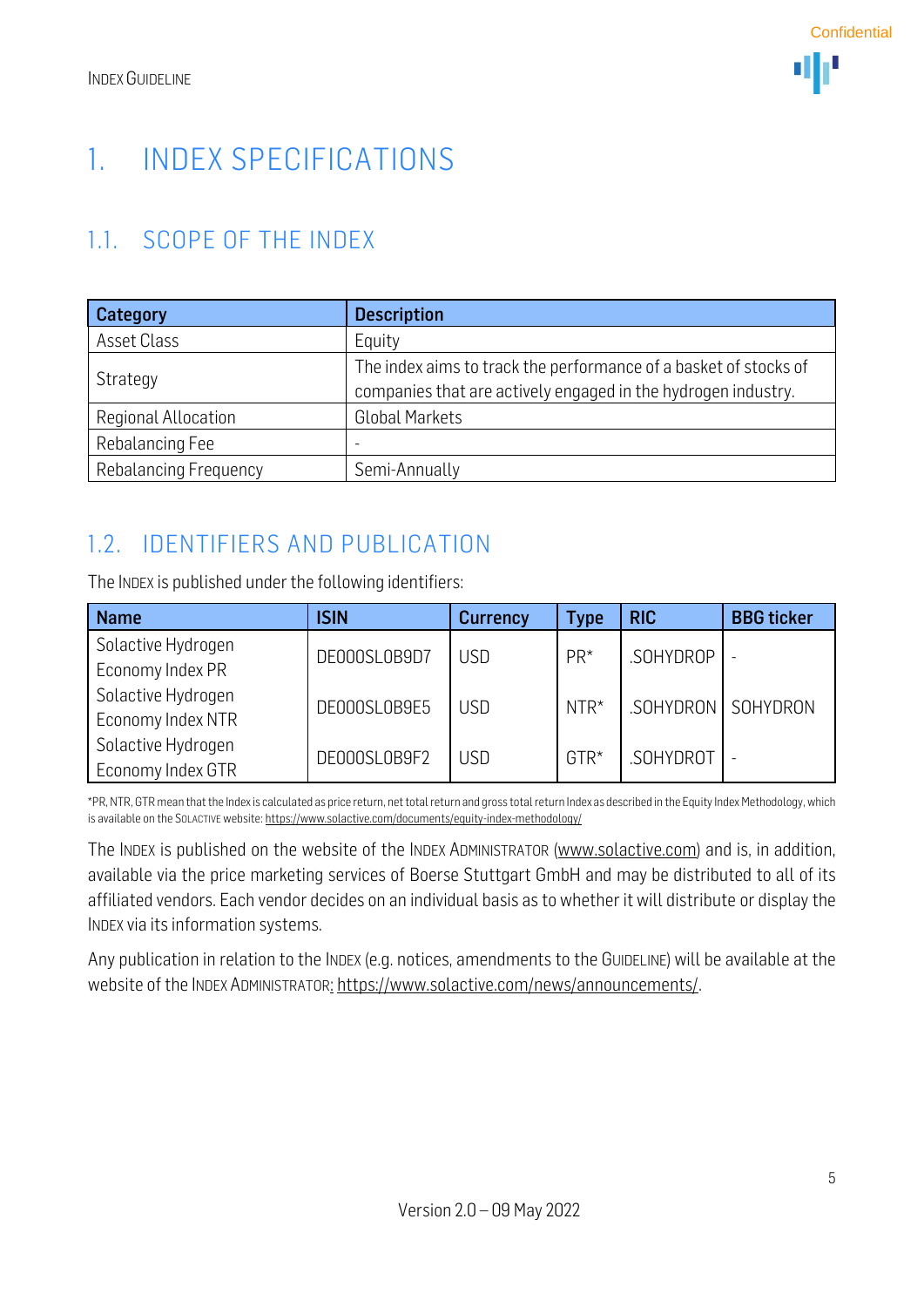

#### <span id="page-5-0"></span>1.3. INITIAL LEVEL OF THE INDEX

The initial level of the INDEX on the 16/11/2018, the START DATE, is 100. Historical values from the 15/12/2020, the LIVE DATE, will be recorded in accordance with Article 8 of the BMR. Levels of the INDEX published for a period prior to the LIVE DATE have been back-casted.

#### <span id="page-5-1"></span>1.4. PRICES AND CALCULATION FREQUENCY

The level of the INDEX is calculated on each CALCULATION DAY from 9:00 a.m. to 10:50 p.m. CET based on the TRADING PRICES on the EXCHANGES on which the INDEX COMPONENTS are listed. TRADING PRICES of INDEX COMPONENTS not listed in the INDEX CURRENCY are converted using the current Intercontinental Exchange (ICE) spot foreign exchange rate. Should there be no current TRADING PRICE for an INDEXCOMPONENT, the later of: (i) the most recent CLOSING PRICE; or (ii) the last available TRADING PRICE for the preceding TRADING DAY is used in the calculation.

In addition to the intraday calculation a closing level of the INDEX for each CALCULATION DAY is also calculated. This closing level is based on the CLOSING PRICES for the INDEX COMPONENTS on the respective EXCHANGES on which the INDEX COMPONENTS are listed. The CLOSING PRICES of INDEX COMPONENTS not listed in the INDEX CURRENCY are converted using the 04:00 p.m. London time WM Fixing quoted by Reuters. If there is no 04:00 p.m. London time WM Fixing for the relevant CALCULATION DAY, the last available 04:00 p.m. London time WM Fixing will be used for the closing level calculation.

#### <span id="page-5-2"></span>1.5. LICENSING

Licenses to use the INDEX as the underlying value for financial instruments, investment funds and financial contracts may be issued to stock exchanges, banks, financial services providers and investment houses by SOLACTIVE.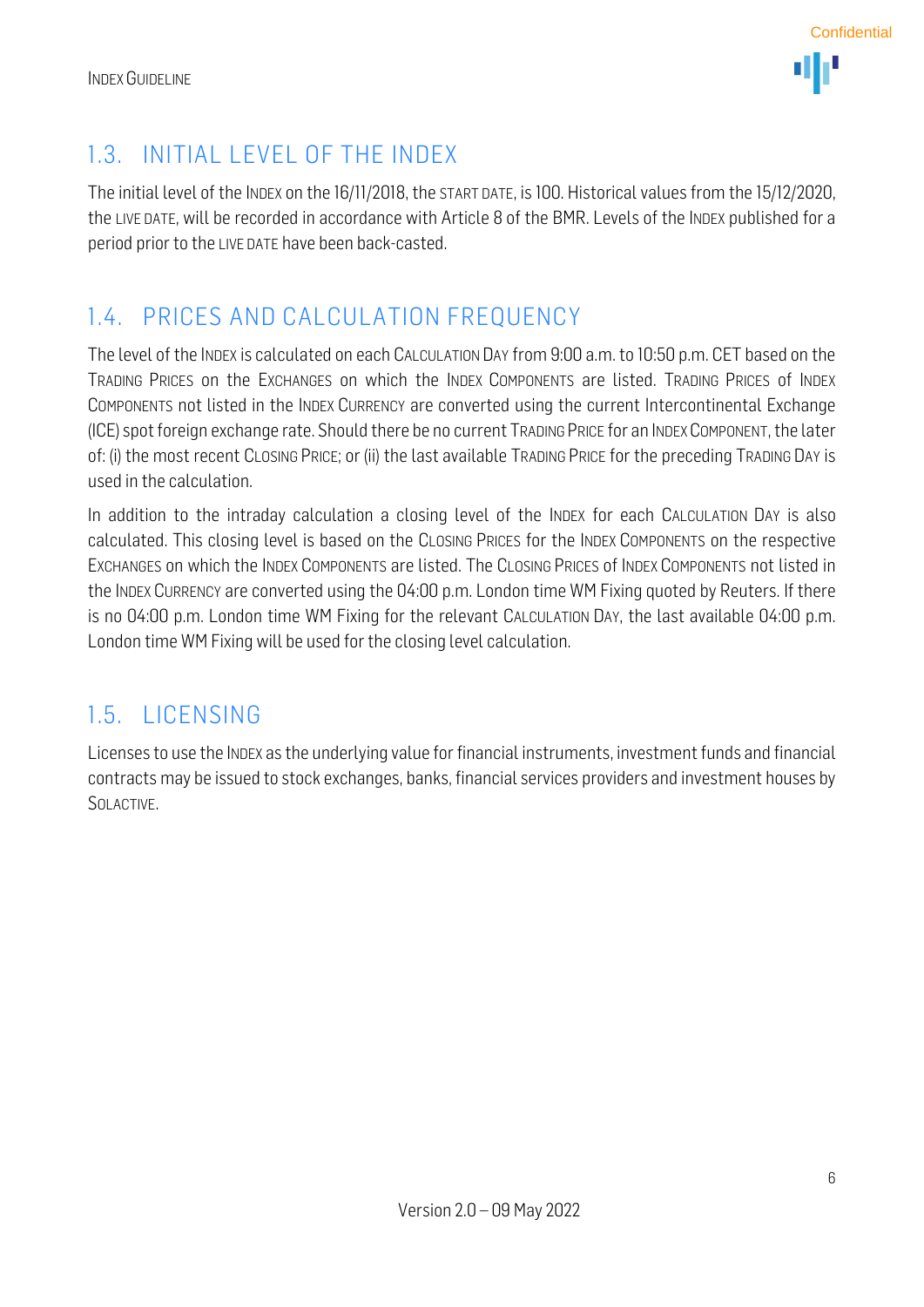### <span id="page-6-0"></span>2. INDEX SELECTION

On each SELECTION DAY, the INDEX ADMINISTRATOR will revise the composition of the INDEX.

In a first step, the INDEX ADMINISTRATOR determines the INDEX UNIVERSE in accordance with Section 2.1. The INDEX UNIVERSE comprises all those financial instruments which fulfill the INDEX UNIVERSE REQUIREMENTS (as specified in Section 2.1) and will constitute a starting pool from which the components of the INDEX will be selected. Based on this INDEX UNIVERSE, the new composition of the INDEX will be determined by applying the rules outlined in Section 2.2.

Each new INDEX COMPONENT will be assigned a weight as described in Section 2.3.

#### <span id="page-6-1"></span>2.1. INDEX UNIVERSE REQUIREMENTS

The INDEX UNIVERSE is comprised of all financial instruments which fulfill the below requirements (the "INDEX UNIVERSE REQUIREMENTS"):

1. The company must be included in the data base provided by the DATA PROVIDER I

To be eligible for the data base, the company must engage in the hydrogen value-chain. Companies are evaluated based on their involvement in the hydrogen value-chain through the following activities:

- o production of hydrogen
- o hydrogen distribution infrastructure
- o production of fuel-cells
- o supply of fuel-cell components
- o hydrogen-based energy storage
- o fuel-cell electric vehicles
- o hydrogen based transportation
- o hydrogen technology owners
- o hydrogen-based applications

Only those companies across the globe are deemed eligible for inclusion into the data base for which a set of relevant information can be determined based on publicly available sources. DATA PROVIDER I uses a set of publicly available sources for selecting the relevant companies and for the determination of their value-chain segment. Among others, DATA PROVIDER I uses company's products and services, company announcements, mentions in annual or quarterly filings, M&A deals, contracts, regulatory sites such as SEC, and government websites, etc. In addition, DATA PROVIDER I can add its own market intelligence expertise and results from continued discussions with hydrogen industry experts where appropriate. However, no changes to the data base will be based on non-public information.

2.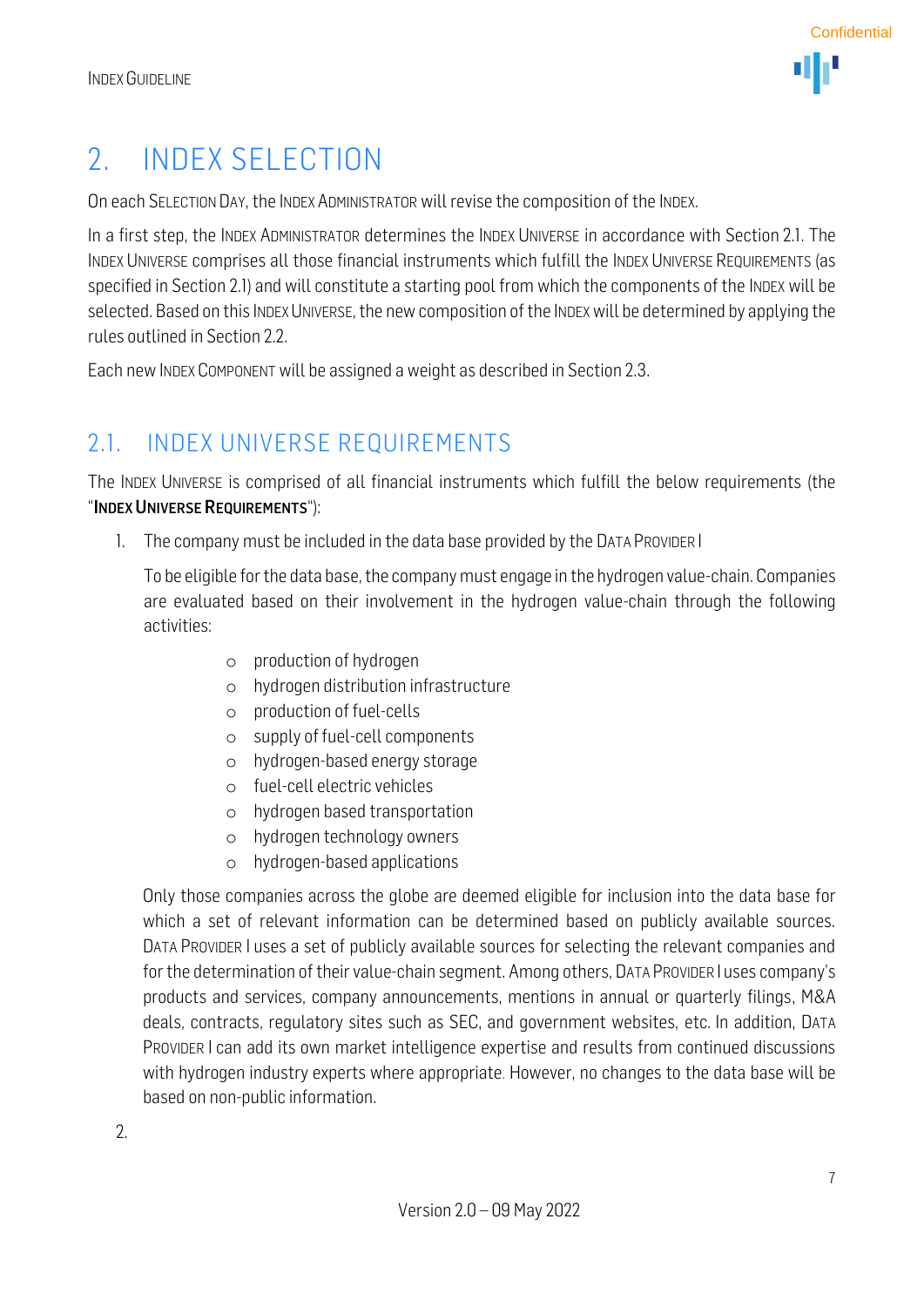

On each Selection Day, any company included in the **ESG Exclusions Inpex** as determined by SOLACTIVE is then excluded from the INDEX UNIVERSE. The ESG EXCLUSIONS INDEX is reconstituted by **SOLACTIVE** on a semi-annual basis and the methodology by reference to which the **ESG Exclusions INDEX** is constructed, together with the most recent applicable categories and inclusion criteria, is available on the following website:.

<https://solactive.com/downloads/Guideline-Solactive-ESG-Exclusions-Index.pdf>

The applicable categories and inclusion criteria of the **ESG Exclusions INDEX** as of 03 March 2022 are set out in ANNEX B of this document.

- 3. Security has its primary listing on an ELIGIBLE EXCHANGE.
- 4. Security has, as of the SELECTION DAY, a SHARE CLASS MARKET CAPITALIZATION of at least USD 200,000,000, unless such Security is an existing INDEX COMPONENT, in which case, the SHARE CLASS MARKET CAPITALIZATION must be at least USD 150,000,000.
- 5. The three-month AVERAGE DAILY VALUE TRADED of the security, until and including the SELECTION DAY, is at least USD 1,000,000.

The determination of the INDEX UNIVERSE is fully rule-based and the INDEX ADMINISTRATOR cannot make any discretionary decisions.

#### <span id="page-7-0"></span>2.2. SELECTION OF THE INDEX COMPONENTS

Based on the INDEX UNIVERSE, the initial composition of the INDEX as well as any selection for an ordinary rebalance is determined on the SELECTION DAY in accordance with the following rules (the "INDEX COMPONENT REQUIREMENTS"):

On each SELECTION DAY, each eligible security shall be deemed to be an INDEX COMPONENT, if in respect of such eligible security, any of the following conditions is fulfilled:

- 1. the company is a FUEL-CELL MANUFACTURER, HYDROGEN PRODUCER, UTILITY COMPANY and/or an INTEGRATED SUPPLY-CHAIN PLAYER;
- 2. the company is a FUEL-CELL COMPONENT SUPPLIER;
- 3. the company is an INDUSTRIAL TECHNOLOGY PROVIDER; or
- 4. the company is a HYDROGEN MOBILITY PROVIDER.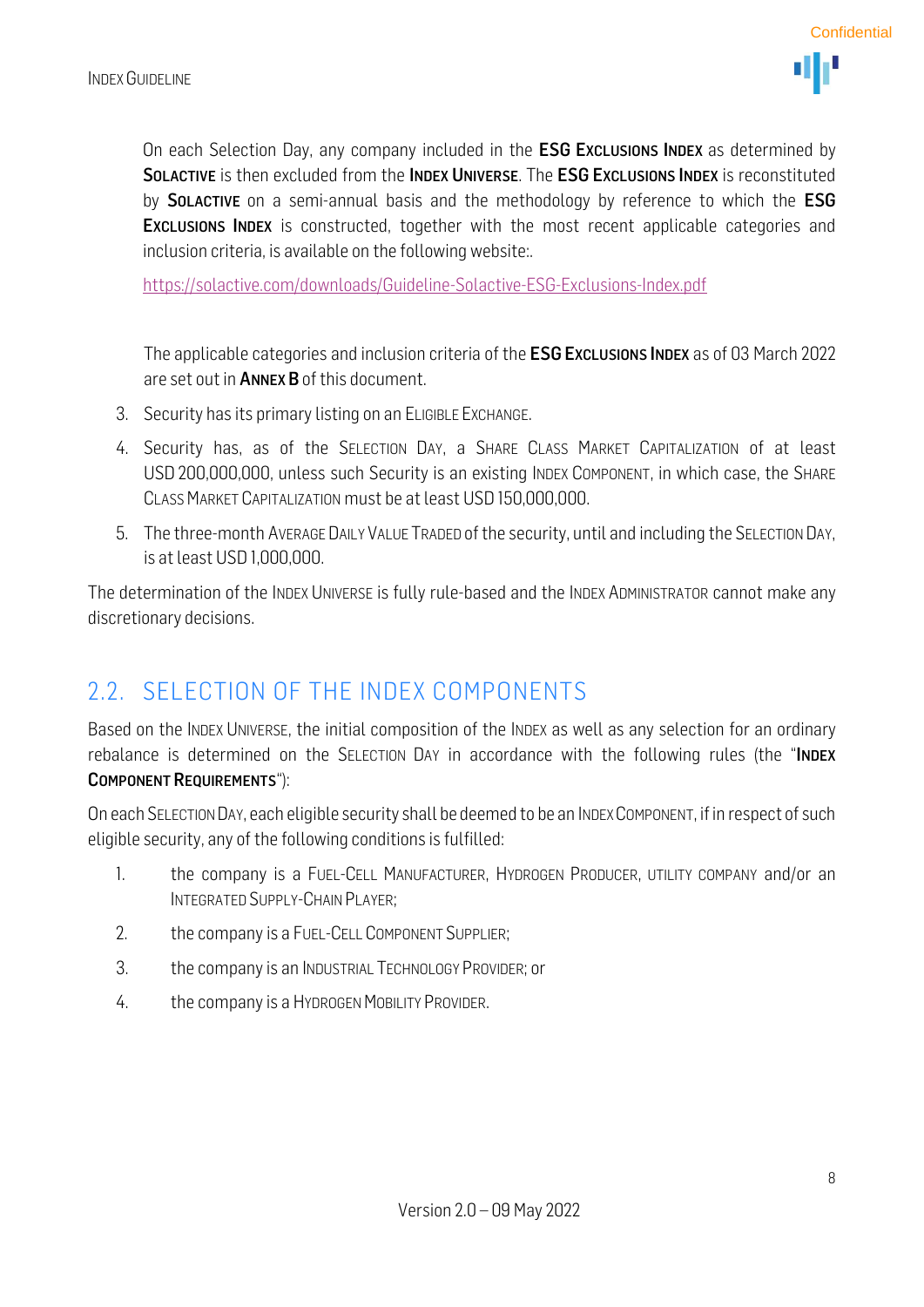Finally, companies that are classified as a HYDROGEN PRODUCER or an INDUSTRIAL TECHNOLOGY PROVIDER and are deriving more than or equal to 5% of their revenues from THERMAL COAL POWER GENERATION are excluded; and if such company is an existing INDEX COMPONENT then such INDEX COMPONENT shall be excluded if it derives more than or equal to 10% of its revenues from THERMAL COAL POWER GENERATION. The data is provided by the DATA PROVIDER II.

The selection of the INDEX COMPONENTS is fully rule-based and the INDEX ADMINISTRATOR cannot make any discretionary decisions.

#### <span id="page-8-0"></span>2.3. WEIGHTING OF THE INDEX COMPONENTS

i) On each SELECTION DAY each INDEX COMPONENT is initially weighted equally  $w_i^\ast$ ;

ii) Then, for each INDEX COMPONENT the maximum weight  $w_{i,max}$  is calculated as:

$$
w_{i,max} = Min{w_{i,max}^{liquidity}, w_{i,max}^{ownership}\}
$$

where,

$$
w_{i,max}^{liquidity} = \frac{(1 - \text{Haircut}) \times \text{Liquidity Measure} \times \text{Participation (%)}}{AuM \times \text{Turnover}}
$$
\n
$$
w_{i,max}^{ ownership} = \frac{\text{Market Cap} \times \text{Max Ownership}}{AuM}
$$

and,

AuM means the maximum of total assets under management in US Dollars of ETFs tracking the index as listed in Appendix C and US Dollars 50 million;

Haircut is 10%;

Liquidity Measure means 3-month Average Daily Value Traded;

Market Cap means the market capitalisation of a company in US Dollars;

Max Ownership is 7.5%;

Participation (%) is 100%;

Turnover means the hypothetical fund turnover in respect of each rebalancing date and is assumed to be 40%.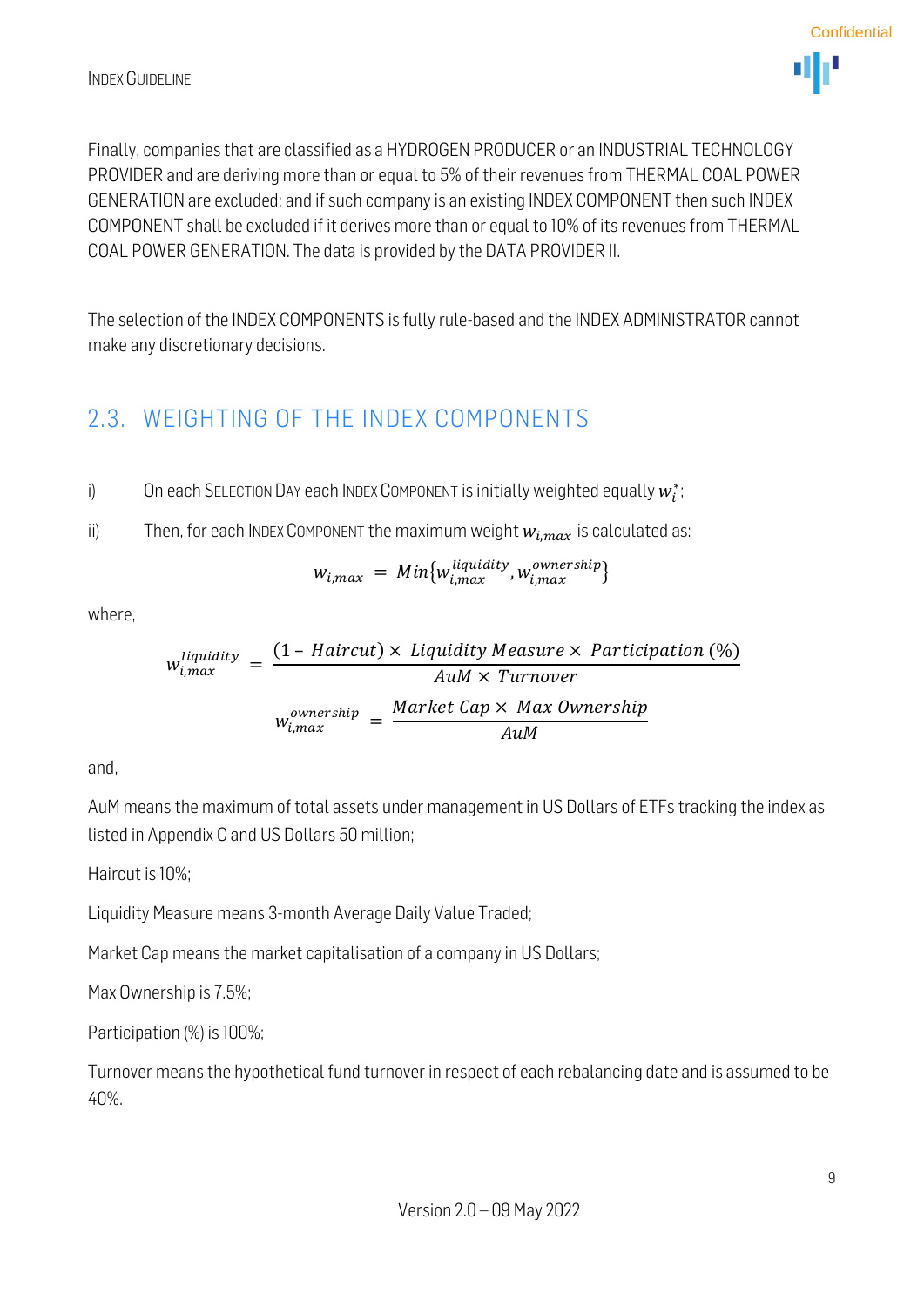

iii) In respect of Index Components whose initial weight  $w_i^*$  is greater than  $w_{i,max}$ , the target index weight  $w_i$  shall be set to be equal to  $w_{i,max}$ , and the excess weight is then calculated as follows:

$$
w_{i,excess} = w_i^* - w_{i,max}
$$

The cumulative excess weight is calculated as the sum of  $w_{i,excess}$  in respect of all Index Components whose initial weight  $w_i^*$  is greater than  $w_{i,max}$ .

The cumulative excess weight is then proportionally distributed across all Index Components whose initial weight  $w^*_i$  is less than  $w_{i,max}$  such that the above maximum weight cap condition is fulfilled. This can be an iterative process until 100% weight is fully allocated and all conditions above are fulfilled.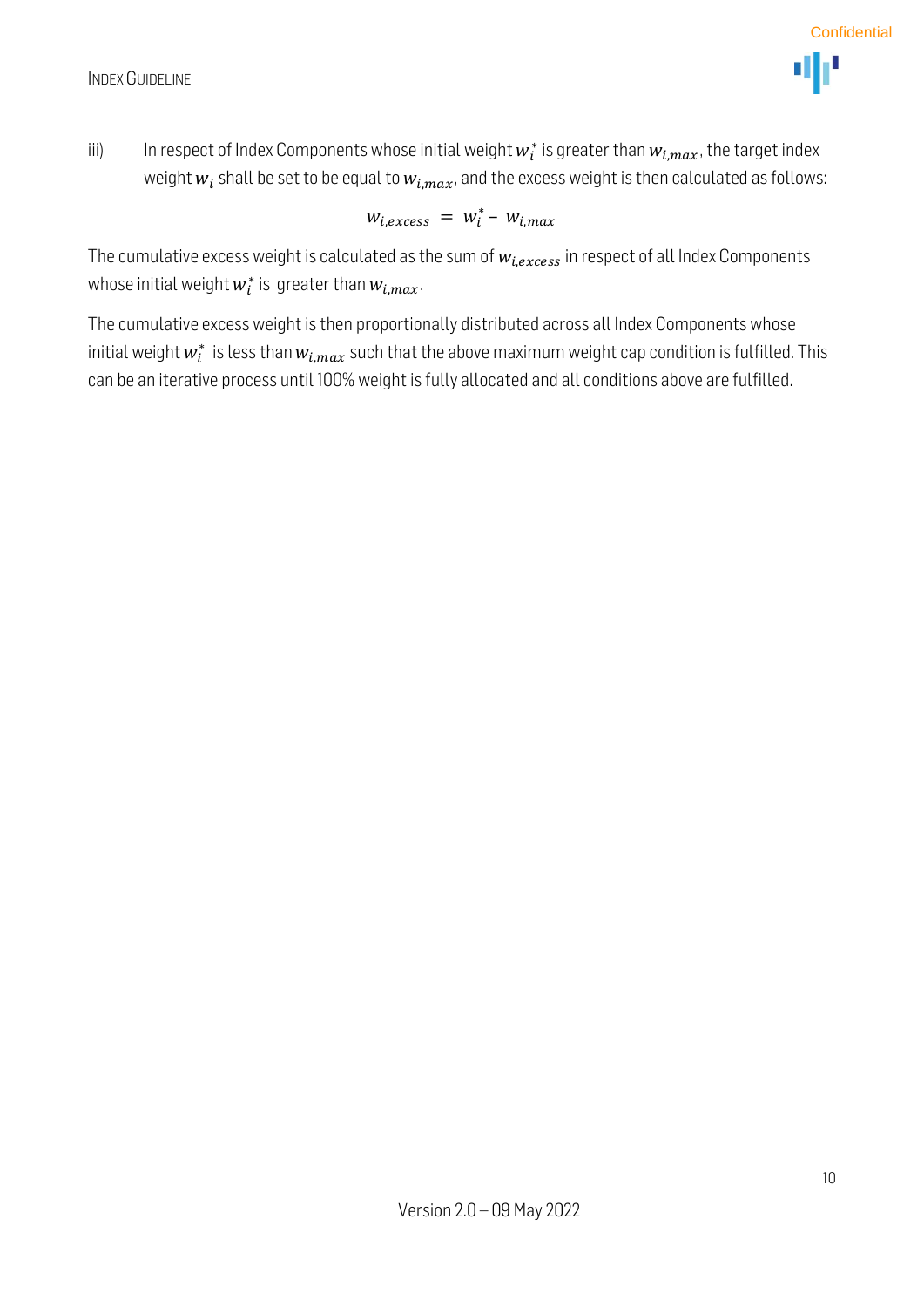### <span id="page-10-0"></span>3. REBALANCE

#### <span id="page-10-1"></span>3.1. ORDINARY REBALANCE

In order to reflect the new selection of the INDEX COMPONENTS determined on the SELECTION DAY (in accordance with Section 2.1 and 2.2) the INDEX is adjusted on the REBALANCE DAY after CLOSE OF BUSINESS.

This is carried out by implementing the shares as determined on the FIXING DAY based on the weights calculated on the SELECTION DAY.

In addition, if the INDEX ADMINISTRATOR determines that the INDEX weight of any INDEX COMPONENT is greater than 15% on any REVIEW DAY, then the INDEX shall be reweighted on the ADJUSTMENT DAY that occurs immediately after such REVIEW DAY according to section 2.3 WEIGHTING OF THE INDEX COMPONENTS. All relevant data will be based on the data available as of the REVIEW DAY.

For more information on the rebalance procedure please refer to the Equity Index Methodology, which is incorporated by reference and available on the Solactive website: [https://www.solactive.com/documents/equity-index-methodology/.](https://www.solactive.com/documents/equity-index-methodology/)

SOLACTIVE will publish any changes made to the INDEX COMPONENTS with sufficient notice before the REBALANCE DAY on the SOLACTIVE webpage under the section "Announcement", which is available at https://www.solactive.com/news/announcements/

#### <span id="page-10-2"></span>3.2. EXTRAORDINARY REBALANCE

The INDEX is not rebalanced extraordinarily.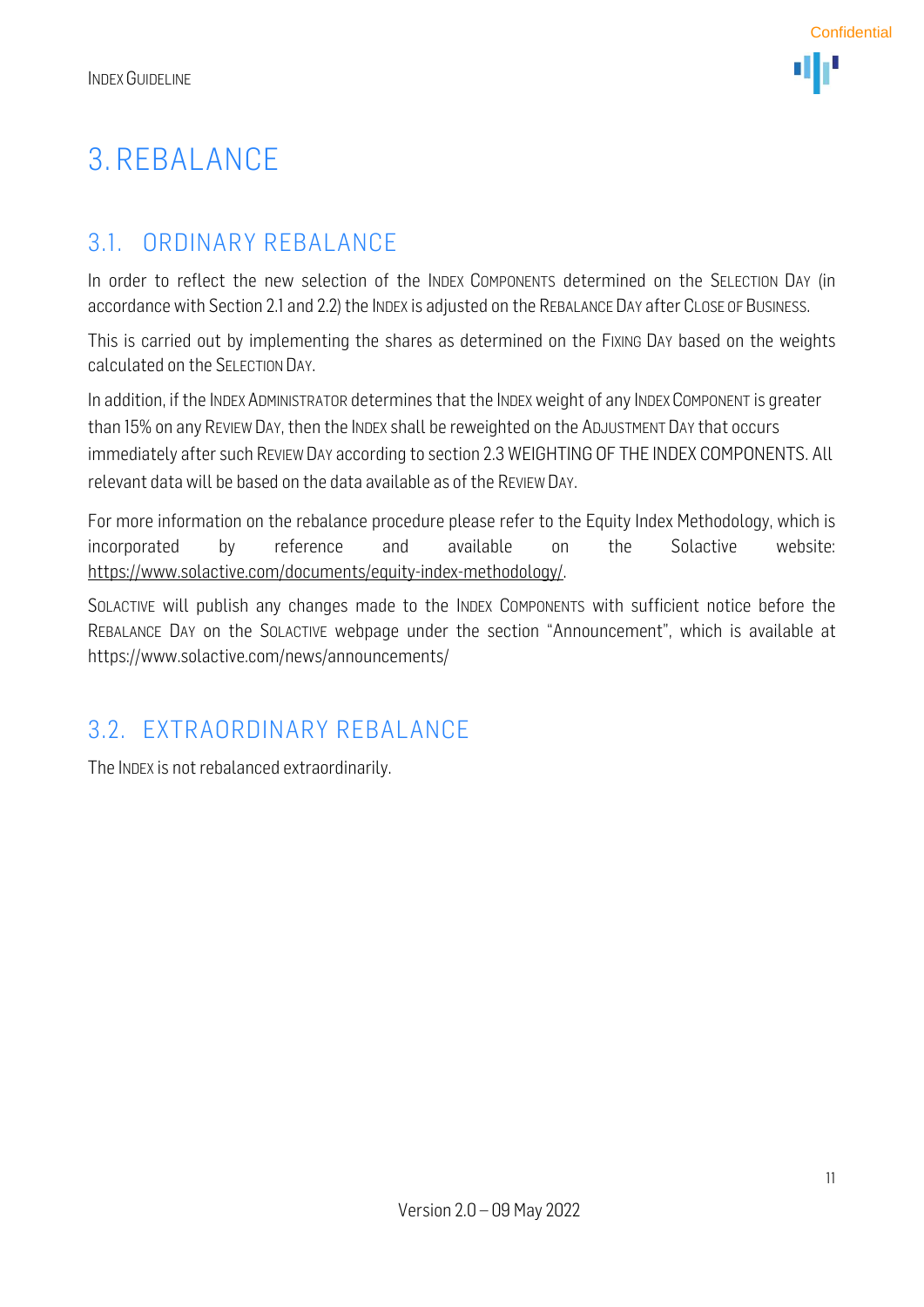### <span id="page-11-0"></span>4. CALCULATION OF THE INDEX

#### <span id="page-11-1"></span>4.1. INDEX FORMULA

The INDEX is calculated as a price return, net total return and gross total return Index.

The calculation is performed according to the Equity Index Methodology, which is available on the SOLACTIVE website: [https://www.solactive.com/documents/equity-index-methodology/.](https://www.solactive.com/documents/equity-index-methodology/) The divisor index formula stipulates that the level of the INDEX changes based on the change of the prices of its INDEX COMPONENTS taking into account their weight in the INDEX and any currency conversion in case the price of an INDEX COMPONENT is quoted in a currency other than the INDEX CURRENCY.

Any dividends or other distributions are reinvested across the entire basket of INDEX COMPONENTS by means of a divisor at the opening of the effective date (the so-called ex-date) of the payment of such dividend or other distribution.

A more detailed description of the mechanics of the index calculation formula can be found in the Equity Index Methodology under Section 1.2.

#### <span id="page-11-2"></span>4.2. ACCURACY

The level of the INDEX will be rounded to two decimal places. Divisors will be rounded to six decimal places. TRADING PRICES and foreign exchange rates will be rounded to six decimal places.

#### <span id="page-11-3"></span>4.3. ADJUSTMENTS

Under certain circumstances, an adjustment of the INDEXmay be necessary between two regular REBALANCE DAYS. Such adjustment has to be made if a corporate action (as specified in Section 4.4 below) in relation of an INDEX COMPONENT occurs. Such adjustment may have to be done in relation to an INDEX COMPONENT and/or may also affect the number of INDEX COMPONENTS and/or the weighting of certain INDEX COMPONENTS and will be made in compliance with the Solactive Equity Index Methodology, which is incorporated by reference and available on the SOLACTIVE website[: https://www.solactive.com/documents/equity-index-methodology/.](https://www.solactive.com/documents/equity-index-methodology/)

SOLACTIVE will announce the INDEX adjustment giving a notice period of at least two TRADING DAYS (with respect to the affected INDEX COMPONENT) on the SOLACTIVE website under the Section "Announcements", which is available at https://www.solactive.com/news/announcements/. The INDEX adjustments will be implemented on the effective day specified in the respective notice.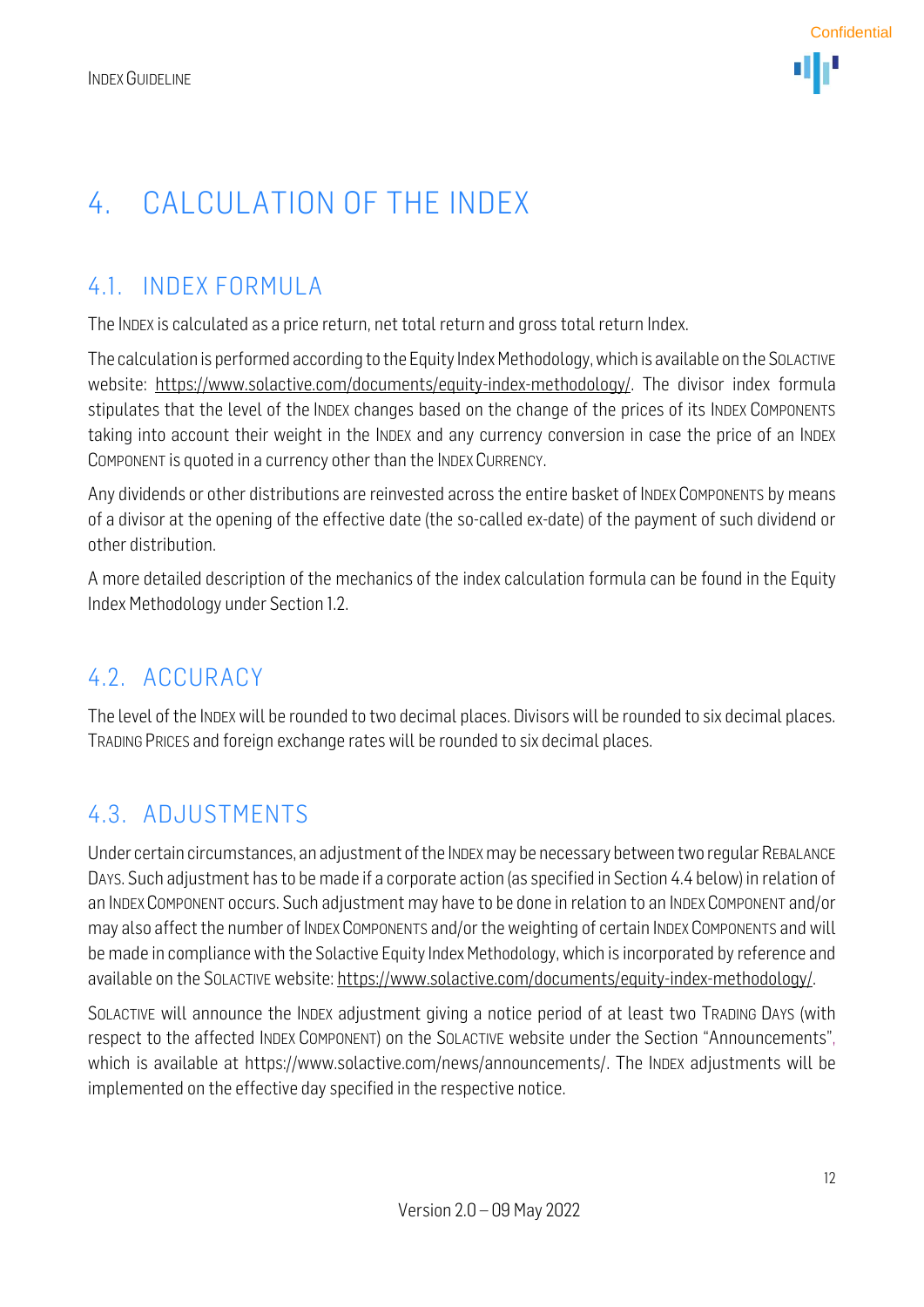#### <span id="page-12-0"></span>4.4. CORPORATE ACTIONS

As part of the INDEX maintenance SOLACTIVE will consider various events – also referred to as corporate actions –which result in an adjustment to the INDEX between two regular REBALANCE DAYS. Such events have a material impact on the price, weighting or overall integrity of INDEX COMPONENTS. Therefore, they need to be accounted for in the calculation of the INDEX. Corporate actions will be implemented from the cum-day to the ex-day of the corporate action, so that the adjustment to the INDEX coincides with the occurrence of the price effect of the respective corporate action.

Adjustments to the INDEX to account for corporate actions will be made in compliance with the Equity Index Methodology, which is available on the SOLACTIVE website: [https://www.solactive.com/documents/equity](https://www.solactive.com/documents/equity-index-methodology/)[index-methodology/.](https://www.solactive.com/documents/equity-index-methodology/) This document contains for each corporate action a brief definition and specifies the relevant adjustment to the INDEX variables.

While SOLACTIVE aims at creating and maintaining its methodology for treatment of corporate actions as generic and transparent as possible and in line with regulatory requirements, it retains the right in accordance with the Equity Index Methodology to deviate from these standard procedures in case of any unusual or complex corporate action or if such a deviation is made to preserve the comparability and representativeness of the INDEX over time.

SOLACTIVE considers following, but not conclusive, list of corporate actions as relevant for INDEX maintenance:

- $\geq$  Cash Distributions (e.g. payment of a dividend)
- $>$  Stock distributions (e.g. payment of a dividend in form of additional shares)
- $>$  Stock distributions of another company (e.g. payment of a dividend in form of additional shares of another company (e.g. of a subsidiary))
- $>$  Share splits (company's present shares are divided and therefore multiplied by a given factor)
- $\geq$  Reverse splits (company's present shares are effectively merged)
- $>$  Capital increases (such as issuing additional shares)
- $>$  Share repurchases (a company offer its shareholders the option to sell their shares to a fixed price)
- $>$  Spin-offs (the company splits its business activities into two or more entities and distributes new equity shares in the created entities to the shareholders of the former entity)
- $>$  Mergers & Acquisitions (transaction in which the ownership of a company (or other business organizations) are transferred or consolidated with other entities, e.g. fusion of two or more separate companies into one entity)
- $\geq$  Delistings (company's shares are no longer publicly traded at a stock exchange)
- $>$  Nationalization of a company (effective control of a legal entity is taken over by a state)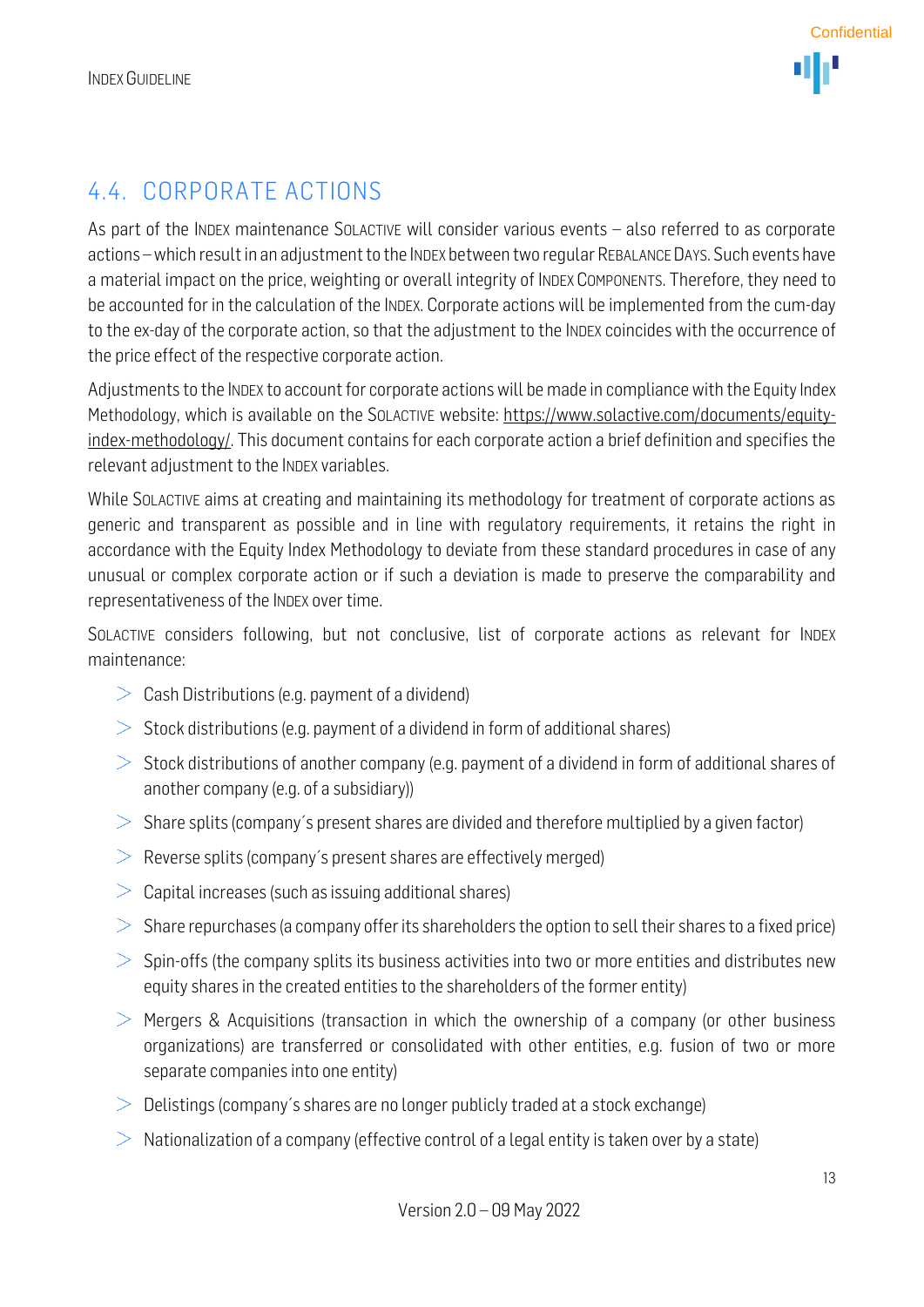$>$  Insolvency

#### <span id="page-13-0"></span>4.5. RECALCULATION

SOLACTIVE makes the greatest possible efforts to accurately calculate and maintain its indices. However, errors in the determination process may occur from time to time for variety reasons (internal or external) and therefore, cannot be completely ruled out. SOLACTIVE endeavors to correct all errors that have been identified within a reasonable period of time. The understanding of "a reasonable period of time" as well as the general measures to be taken are generally depending on the underlying and is specified in the Solactive Correction Policy, which is incorporated by reference and available on the SOLACTIVE website: [https://www.solactive.com/documents/correction-policy/.](https://www.solactive.com/documents/correction-policy/)

#### <span id="page-13-1"></span>4.6. MARKET DISRUPTION

In periods of market stress SOLACTIVE calculates its indices following predefined and exhaustive arrangements as described in the Solactive Disruption Policy, which is incorporated by reference and available on the SOLACTIVE website: [https://www.solactive.com/documents/disruption-policy/.](https://www.solactive.com/documents/disruption-policy/) Such market stress can arise due to a variety of reasons, but generally results in inaccurate or delayed prices for one or more INDEXCOMPONENTS. The determination of the INDEXmay be limited or impaired at times of illiquid or fragmented markets and market stress.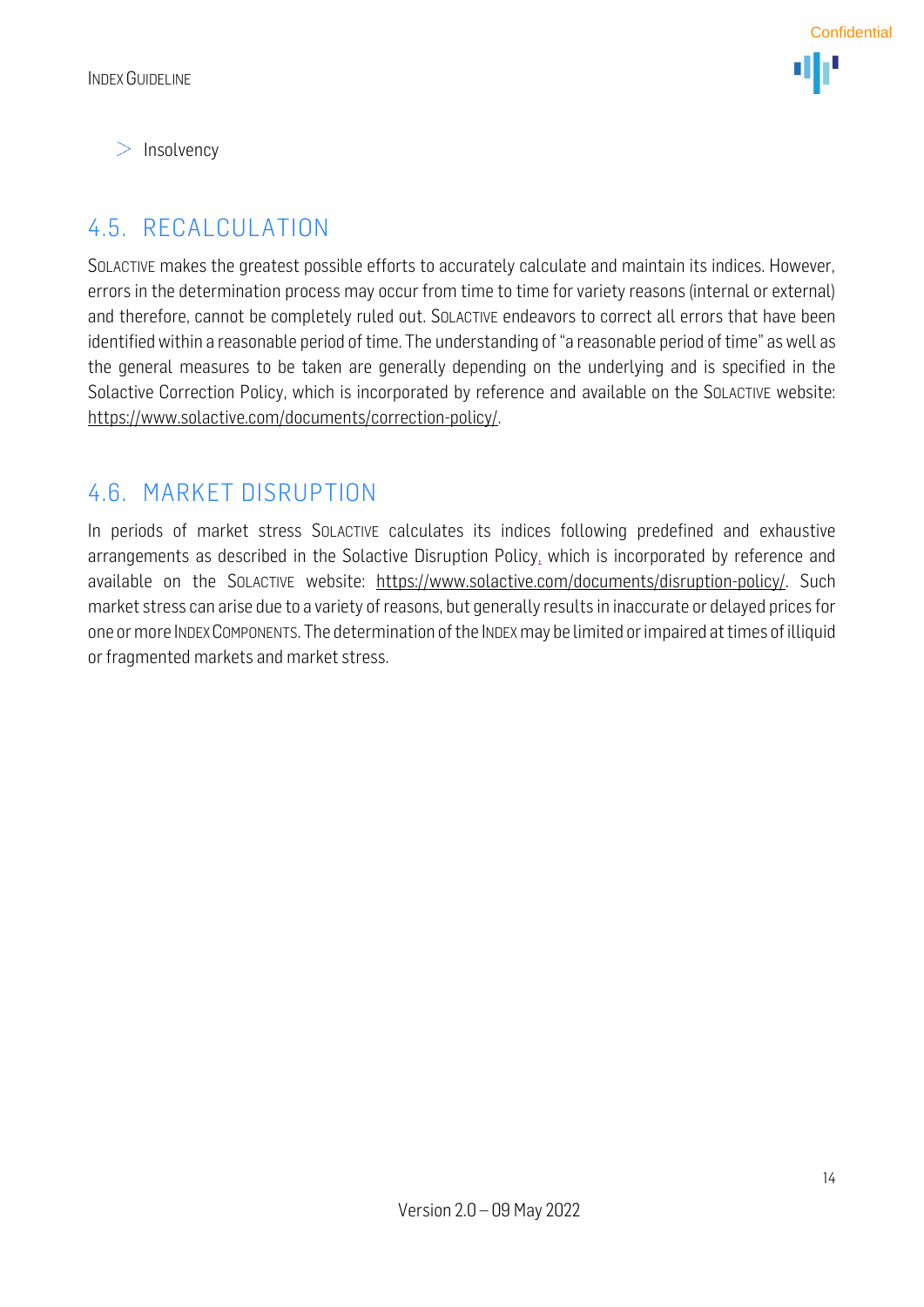### <span id="page-14-0"></span>5. MISCELLANEOUS

#### <span id="page-14-1"></span>5.1. DISCRETION

Any discretion which may need to be exercised in relation to the determination of the INDEX (for example the determination of the INDEX UNIVERSE (if applicable), the selection of the INDEX COMPONENTS (if applicable) or any other relevant decisions in relation to the INDEX) shall be made in accordance with strict rules regarding the exercise of discretion or expert judgement.

#### <span id="page-14-2"></span>5.2. METHODOLOGY REVIEW

The methodology of the INDEX is subject to regular review, at least annually. In case a need of a change of the methodology has been identified within such review (e.g. if the underlying market or economic reality has changed since the launch of the INDEX, i.e. if the present methodology is based on obsolete assumptions and factors and no longer reflects the reality as accurately, reliably and appropriately as before), such change will be made in accordance with the Solactive Methodology Policy, which is incorporated by reference and available on the SOLACTIVE website: [https://www.solactive.com/documents/methodology-policy/.](https://www.solactive.com/documents/methodology-policy/)

Such change in the methodology will be announced on the SOLACTIVE website under the Section "Announcement", which is available at https://www.solactive.com/news/announcements/. The date of the last amendment of this INDEX is contained in this GUIDELINE.

#### <span id="page-14-3"></span>5.3. CHANGES IN CALCULATION METHOD

The application by the INDEX ADMINISTRATOR of the method described in this document is final and binding. The INDEXADMINISTRATOR shall apply the method described above for the composition and calculation of the INDEX. However, it cannot be excluded that the market environment, supervisory, legal and financial or tax reasons may require changes to be made to this method. The INDEX ADMINISTRATOR may also make changes to the terms and conditions of the INDEX and the method applied to calculate the INDEX that it deems to be necessary and desirable in order to prevent obvious or demonstrable error or to remedy, correct or supplement incorrect terms and conditions. The INDEX ADMINISTRATOR is not obliged to provide information on any such modifications or changes. Despite the modifications and changes, the INDEX ADMINISTRATOR will take the appropriate steps to ensure a calculation method is applied that is consistent with the method described above.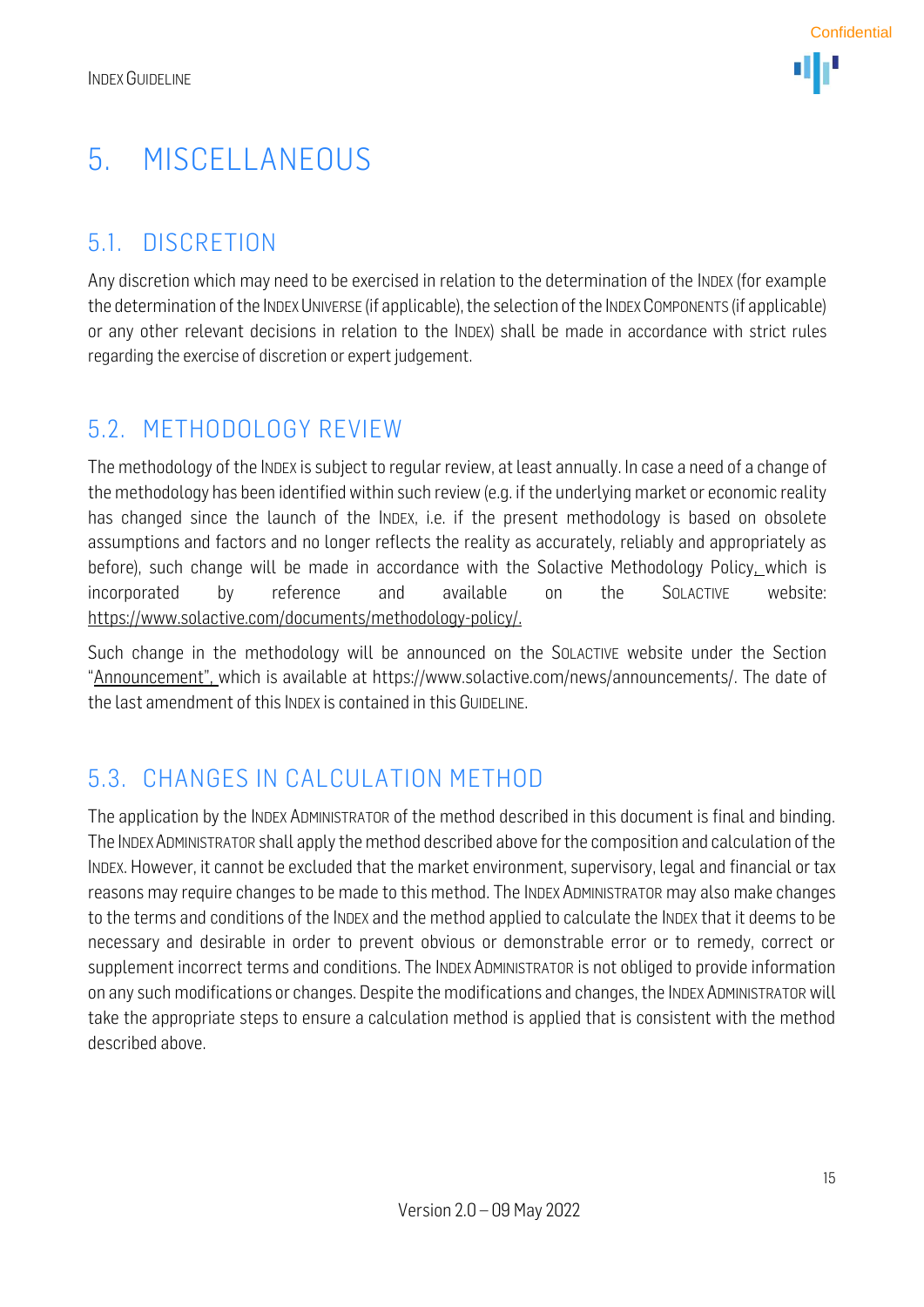#### <span id="page-15-0"></span>5.4. TERMINATION

SOLACTIVE makes the greatest possible efforts to ensure the resilience and continued integrity of its indices over time. Where necessary, SOLACTIVE follows a clearly defined and transparent procedure to adapt Index methodologies to changing underlying markets (see Section 5.2 "Methodology Review") in order to maintain continued reliability and comparability of the indices. Nevertheless, if no other options are available the orderly cessation of the INDEX may be indicated. This is usually the case when the underlying market or economic reality, which an index is set to measure or to reflect, changes substantially and in a way not foreseeable at the time of inception of the index, the index rules, and particularly the selection criteria, can no longer be applied coherently or the index is no longer used as the underlying value for financial instruments, investment funds and financial contracts.

SOLACTIVE has established and maintains clear guidelines on how to identify situations in which the cessation of an index is unavoidable, how stakeholders are to be informed and consulted and the procedures to be followed for a termination or the transition to an alternative index. Details are specified in the Solactive Termination Policy, which is incorporated by reference and available on the SOLACTIVE website: [https://www.solactive.com/documents/termination-policy/.](https://www.solactive.com/documents/termination-policy/)

#### <span id="page-15-1"></span>5.5. OVERSIGHT

An oversight committee composed of staff from SOLACTIVE and its subsidiaries (the "OVERSIGHT COMMITTEE") is responsible for decisions regarding any amendments to the rules of the INDEX. Any such amendment, which may result in an amendment of the GUIDELINE, must be submitted to the OVERSIGHT COMMITTEE for prior approval and will be made in compliance with the [Methodology](http://methodology/) Policy, which is available on the SOLACTIVE website: [https://www.solactive.com/documents/methodology-policy/.](https://www.solactive.com/documents/methodology-policy/)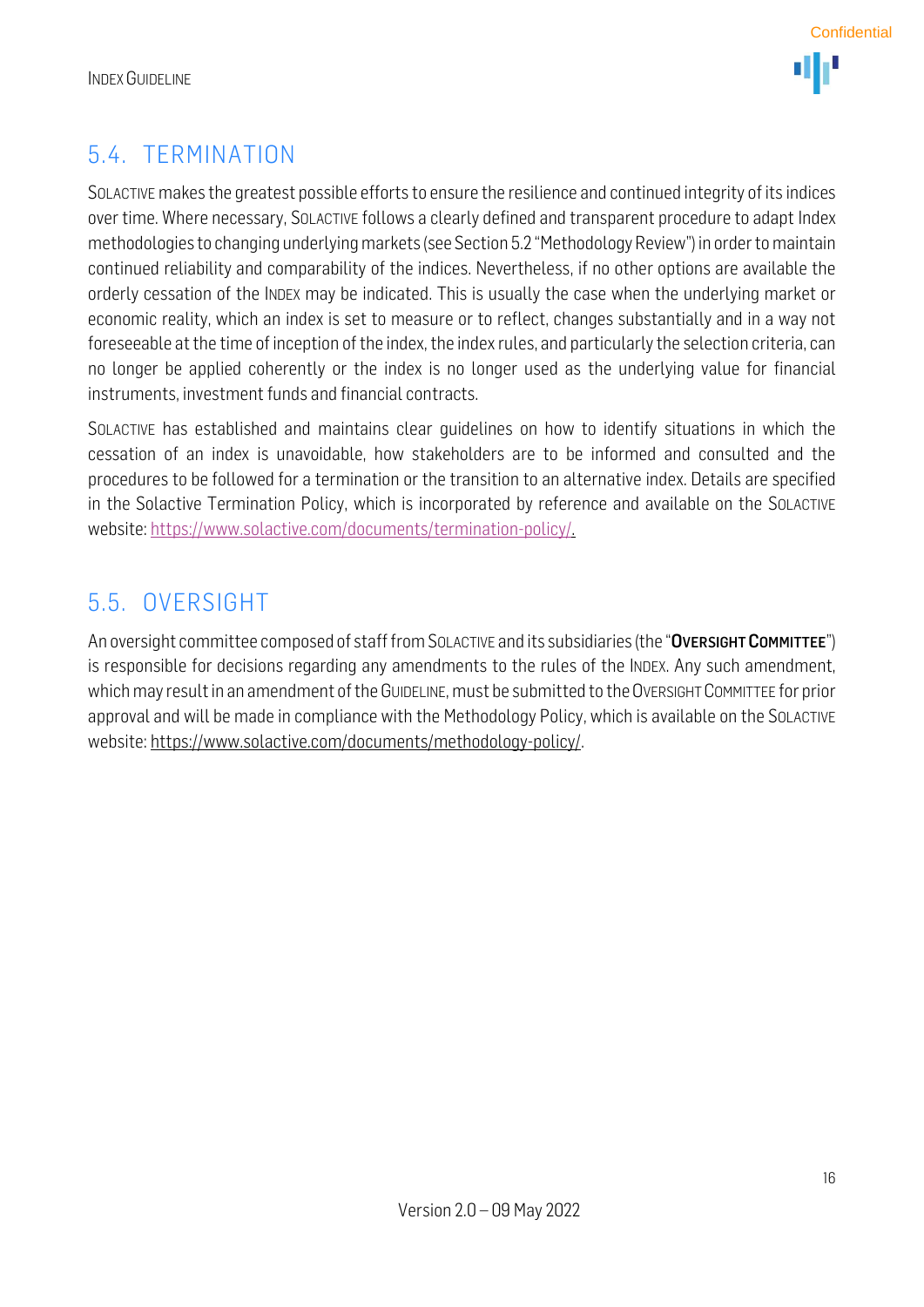### <span id="page-16-0"></span>6. DEFINITIONS

"ADJUSTMENT DAY" means each day that occurs on the third Friday of each calendar month other than May and November. If that day is not a BUSINESS DAY the ADJUSTMENT DAY will be the immediately following BUSINESS DAY.

"AVERAGE DAILY VALUE TRADED" means, in respect of an INDEX COMPONENT, the sum of DAILY VALUE TRADED over the specified period divided by the number of TRADING DAYS that fall in the specified period.

"BENCHMARK REGULATION" shall have the meaning as defined in Section "Introduction".

"BMR" shall have the meaning as defined in Section "Introduction".

"BUSINESS DAY" is a day on which New York Stock Exchange (NYSE), the London Stock Exchange, the Tokyo Stock Exchange and Deutsche Boerse Xetra are open for general business.

"CALCULATION DAY" is every weekday from Monday to Friday.

"CLOSE OF BUSINESS" is the calculation time of the closing level of the INDEX as outlined in Section 1.4.

The "CLOSING PRICE" in respect of an INDEX COMPONENT and a TRADING DAY is a security's final regular-hours TRADING PRICE published by the EXCHANGE and determined in accordance with the EXCHANGE regulations. If the EXCHANGE has no or has not published a CLOSING PRICE in accordance with the EXCHANGE rules for an INDEX COMPONENT, the last TRADING PRICE will be used.

"DAILY VALUE TRADED" means, in respect of an INDEX COMPONENT and a TRADING DAY, the product of (i) the CLOSING PRICE of such INDEX COMPONENT and (ii) the volume traded (measured as a number of shares) of such INDEX COMPONENT on the EXCHANGE during such TRADING DAY.

"DATA PROVIDER I" is GlobalData. For more information, please visit: [https://www.globaldata.com/.](https://www.globaldata.com/) "DATA PROVIDER I's thematic research tracks companies based on their involvement in specific themes. These include companies that are engaged in any part of the value chain of a specific theme. DATA PROVIDER I's analysts scan companies across multiple sectors to identify the ones that are involved in activities relevant to the theme. The selected companies include those for which the theme is expected to have a significant impact on their performance in the future.

"DATA PROVIDER II" is Sustainalytics. For more information, please visit: https://www.sustainalytics.com/

"EXCHANGE" is with respect to the INDEX and every INDEX COMPONENT, the respective exchange where the INDEX COMPONENT has its listing as determined in accordance with the rules in Section 2.

"FIXING DAY" is SELECTION DAY.

"GUIDELINE" shall have the meaning as defined in Section "Introduction".

"INDEX" shall have the meaning as defined in Section "Introduction".

"INDEX ADMINISTRATOR" shall have the meaning as defined in Section "Introduction".

"INDEX COMPONENT" is each security reflected in the INDEX.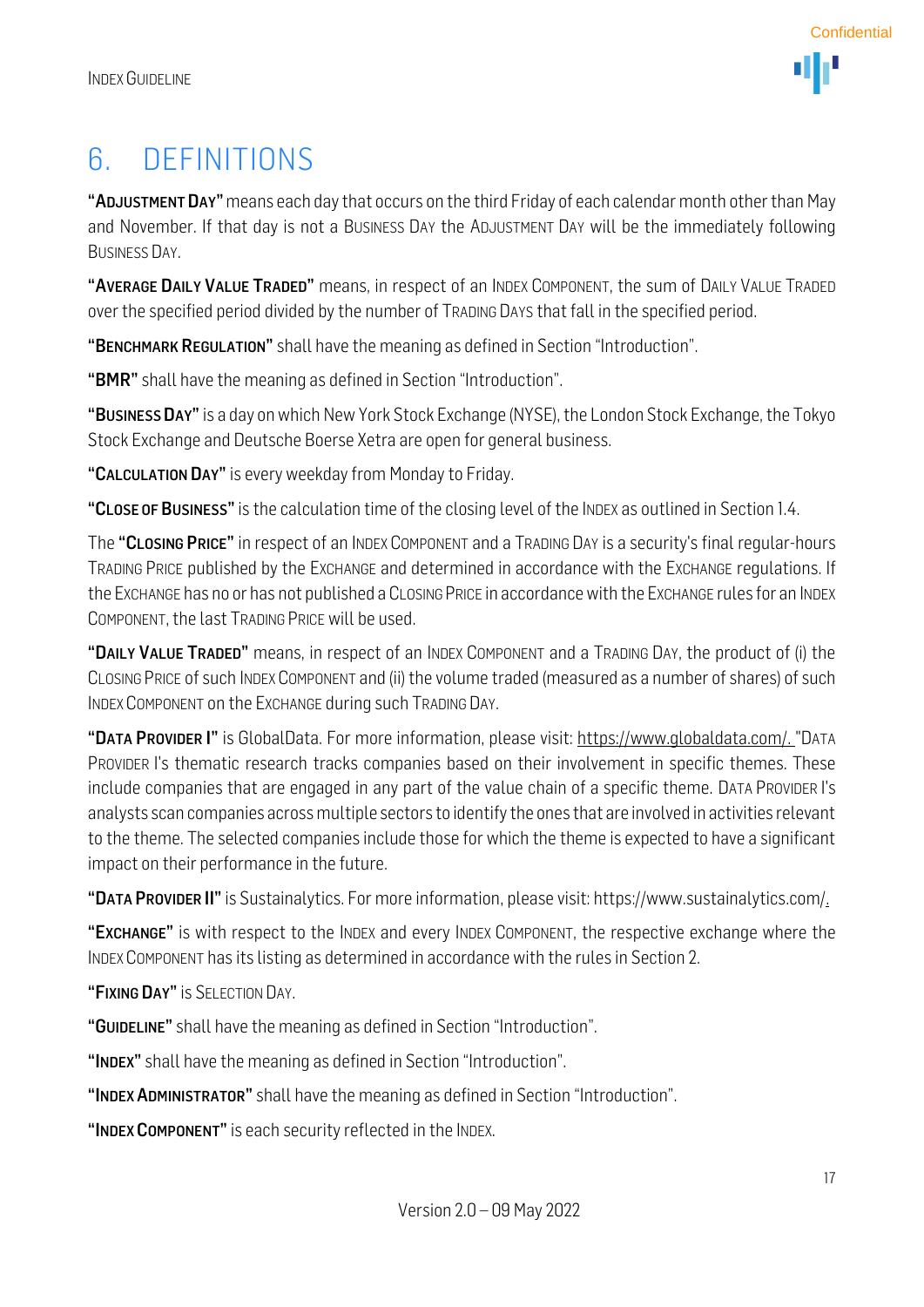"INDEX COMPONENT REQUIREMENTS" shall have the meaning as defined in Section 2.2.

"INDEX CURRENCY" is the currency specified in the column "Currency" in the table in Section 1.2.

"INDEX UNIVERSE REQUIREMENTS" shall have the meaning as defined in Section 2.1.

"INDEX UNIVERSE" is the sum of all financial instruments which fulfill the INDEX UNIVERSE REQUIREMENTS.

"LIVE DATE" shall have the meaning as defined in Section 1.3.

"OVERSIGHT COMMITTEE" shall have the meaning as defined in Section 5.5.

"REBALANCE DAY" is the third Friday in May and November. If that day is not a BUSINESS DAY the REBALANCE DAY will be the immediately following BUSINESS DAY.

"REVIEW DAY" means 10 BUSINESS DAYS before the ADJUSTMENT DAY, disregarding any potential change of the ADJUSTMENT DAY.

"SELECTION DAY" is 10 BUSINESS DAYS before the REBALANCE DAY, disregarding any potential change of the REBALANCE DAY.

The "SHARE CLASS MARKET CAPITALIZATION" is with regard to each of the securities in the INDEX on a SELECTION DAY the share class-specific market capitalization for any security in the INDEX UNIVERSE. It is calculated as the multiplication of the shares outstanding with the CLOSING PRICE of the share class as of the respective SELECTION DAY.

"SOLACTIVE" shall have the meaning as defined in Section "Introduction".

"START DATE" shall have the meaning as defined in Section 1.3.

"TRADING DAY" is with respect to an INDEX COMPONENT included in the INDEX at the REBALANCE DAY and every INDEXCOMPONENT included in the INDEX at the CALCULATION DAY immediately following the REBALANCE DAY (for clarification: this provision is intended to capture the TRADING DAYS for the securities to be included in the INDEX as new INDEX COMPONENTS with close of trading on the relevant EXCHANGE on the REBALANCE DAY) a day on which the relevant EXCHANGE is open for trading (or a day that would have been such a day if a market disruption had not occurred), excluding days on which trading may be ceased prior to the scheduled EXCHANGE closing time and days on which the EXCHANGE is open for a scheduled shortened period. The INDEX ADMINISTRATOR is ultimately responsible as to whether a certain day is a TRADING DAY.

The "TRADING PRICE" in respect of an INDEX COMPONENT and a TRADING DAY is the most recent published price at which the INDEX COMPONENT was traded on the respective EXCHANGE.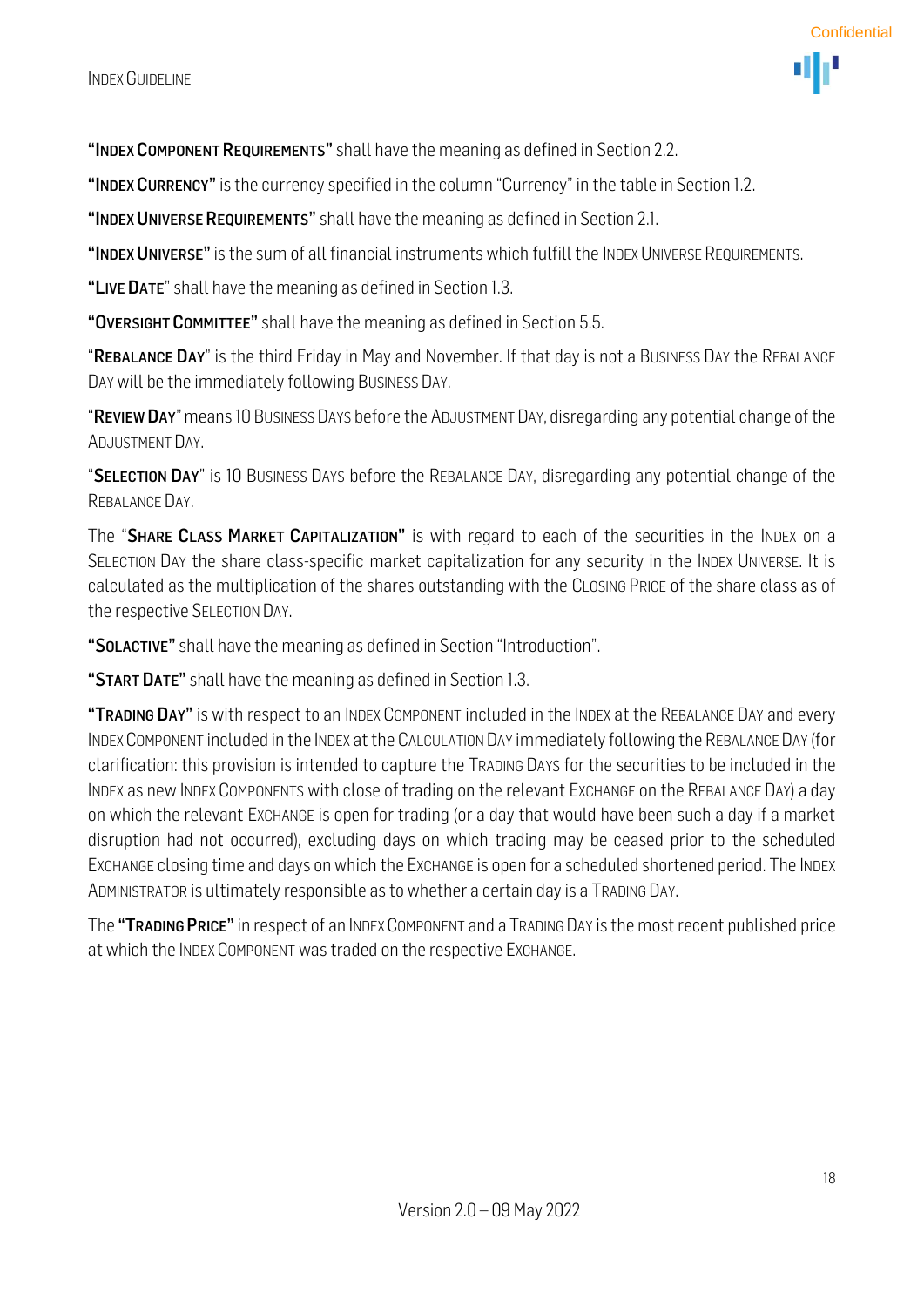#### DATA RELATED DEFINITIONS

"FUEL-CELL MANUFACTURER" means a company that is engaged in the manufacturing or production of hydrogen fuel-cells.

"HYDROGEN PRODUCER" means a company that is engaged in the production of hydrogen.

"UTILITY COMPANY" means a company that is a 'non-gas' utility company who shall engage in the production of hydrogen.

"INTEGRATED SUPPLY-CHAIN PLAYER" means a company that is engaged in various segments of the hydrogen value-chain.

"FUEL-CELL COMPONENT SUPPLIER" means a company that supplies CRITICAL COMPONENTS to fuel-cell manufacturers.

"CRITICAL COMPONENTS" means, as of LIVE DATE, components such as membranes/materials.

"INDUSTRIAL TECHNOLOGY PROVIDER" means an industrial company that owns a proprietary hydrogen related technology.

"HYDROGEN MOBILITY PROVIDER" means a company in the automotive industry that owns a proprietary hydrogen related technology and is engaged in the manufacturing and marketing of trucks and/or buses.

"THERMAL COAL POWER GENERATION" means, in respect of a company, the generation of electricity from thermal coal.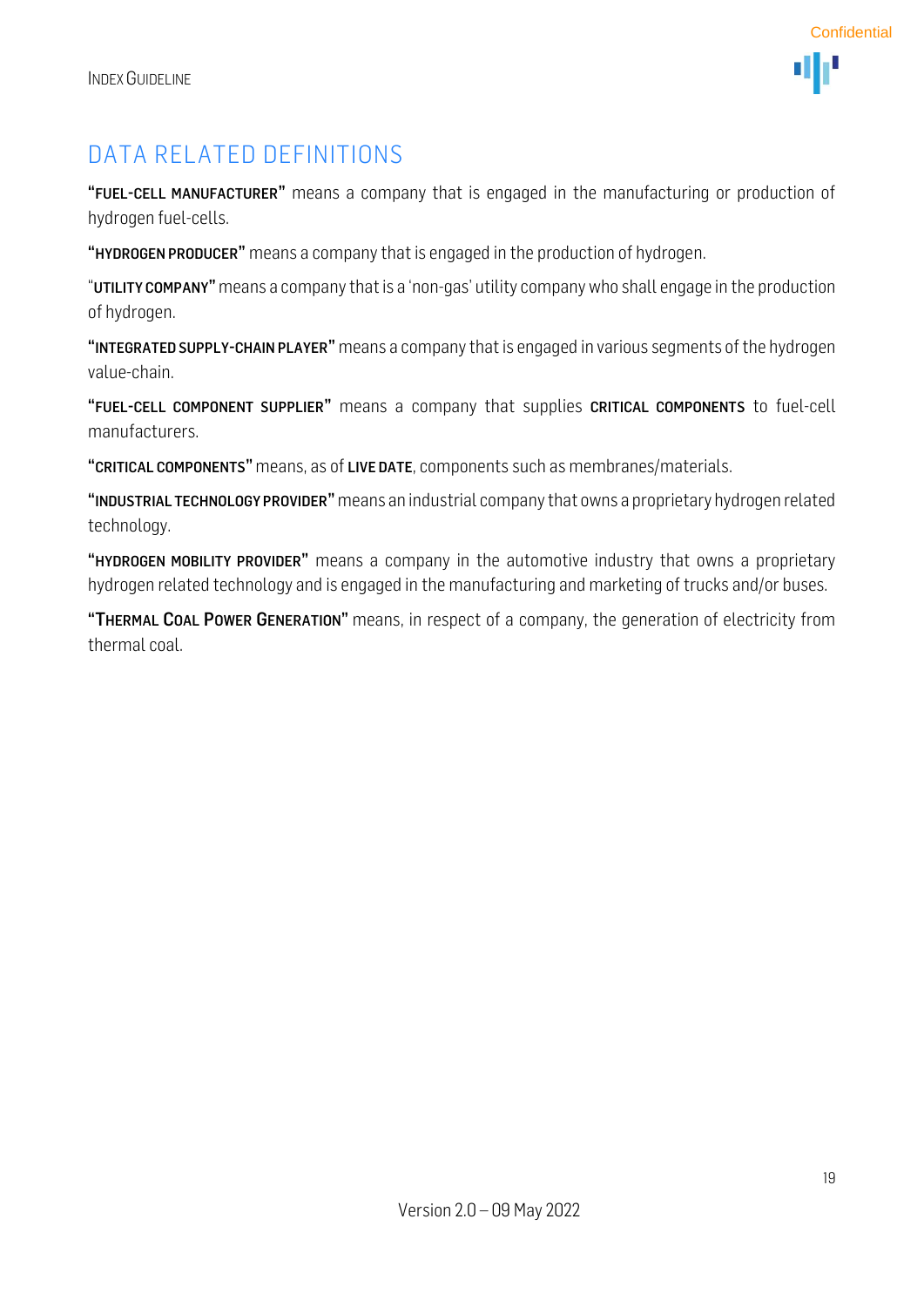### <span id="page-19-0"></span>ANNEX A

| No.              | <b>Exchange Code</b> | Exchange                                         |
|------------------|----------------------|--------------------------------------------------|
| 1                | <b>NA</b>            | Equity Euronext Amsterdam Netherlands            |
| $\overline{2}$   | <b>FP</b>            | <b>Equity Euronext Paris France</b>              |
| 3                | <b>FH</b>            | Equity Helsinki Stock Exchange Finland           |
| 4                | <b>HK</b>            | Equity Hong Kong Stock Exchange China            |
| 5                | KP                   | Equity Korea Stock Exchange Korea                |
| 6                | KQ                   | Equity Kosdaq Stock Exchange Korea               |
| $\overline{7}$   | LN                   | Equity London Stock Exchange United Kingdom      |
| 8                | UQ                   | Equity Nasdaq Global Market United States        |
| $\boldsymbol{9}$ | <b>UW</b>            | Equity Nasdaq Global Select Market United States |
| 10               | UN                   | Equity New York Stock Exchange United States     |
| 11               | N <sub>O</sub>       | Equity Oslo Norway                               |
| 12               | <b>SE</b>            | Equity SIX Swiss Exchange Switzerland            |
| 13               | SS                   | Equity Stockholm Stock Exchange Sweden           |
| 14               | SF                   | Equity First North Stockholm Sweden              |
| 15               | TT                   | Equity Taiwan Stock Exchange Taiwan              |
| 16               | JT                   | Equity Tokyo Stock Exchange Japan                |
| 17               | CT                   | Equity Toronto Stock Exchange Canada             |
| 18               | GY                   | Equity Xetra Germany                             |
| 19               | $\lfloor \rfloor$    | Equity London International Exchange             |
| 20               | AT                   | Equity Australian Securities Exchange Australia  |
| 21               | AV                   | Equity Vienna Stock Exchange Austria             |
| 22               | NZ                   | Equity New Zealand Exchange                      |
| 23               | ID                   | Equity Irish Stock Exchange Ireland              |
| 24               | DC                   | Equity NASDAQ OMX Copenhagen Denmark             |
| 25               | <b>SM</b>            | Equity Madrid Stock Exchange Spain               |
| 26               | SQ                   | Equity Sociedad de Bolsas Spain                  |
| 27               | IM                   | Equity Borsa Italiana Italy                      |
| 28               | PL                   | Equity Euronext Lisbon Portugal                  |
| 29               | <b>SP</b>            | Equity Singapore Exchange Singapore              |
| 30               | <b>BB</b>            | Equity Euronext Brussels Belgium                 |
| 31               | SF                   | Equity Nasdaq First North Stockholm              |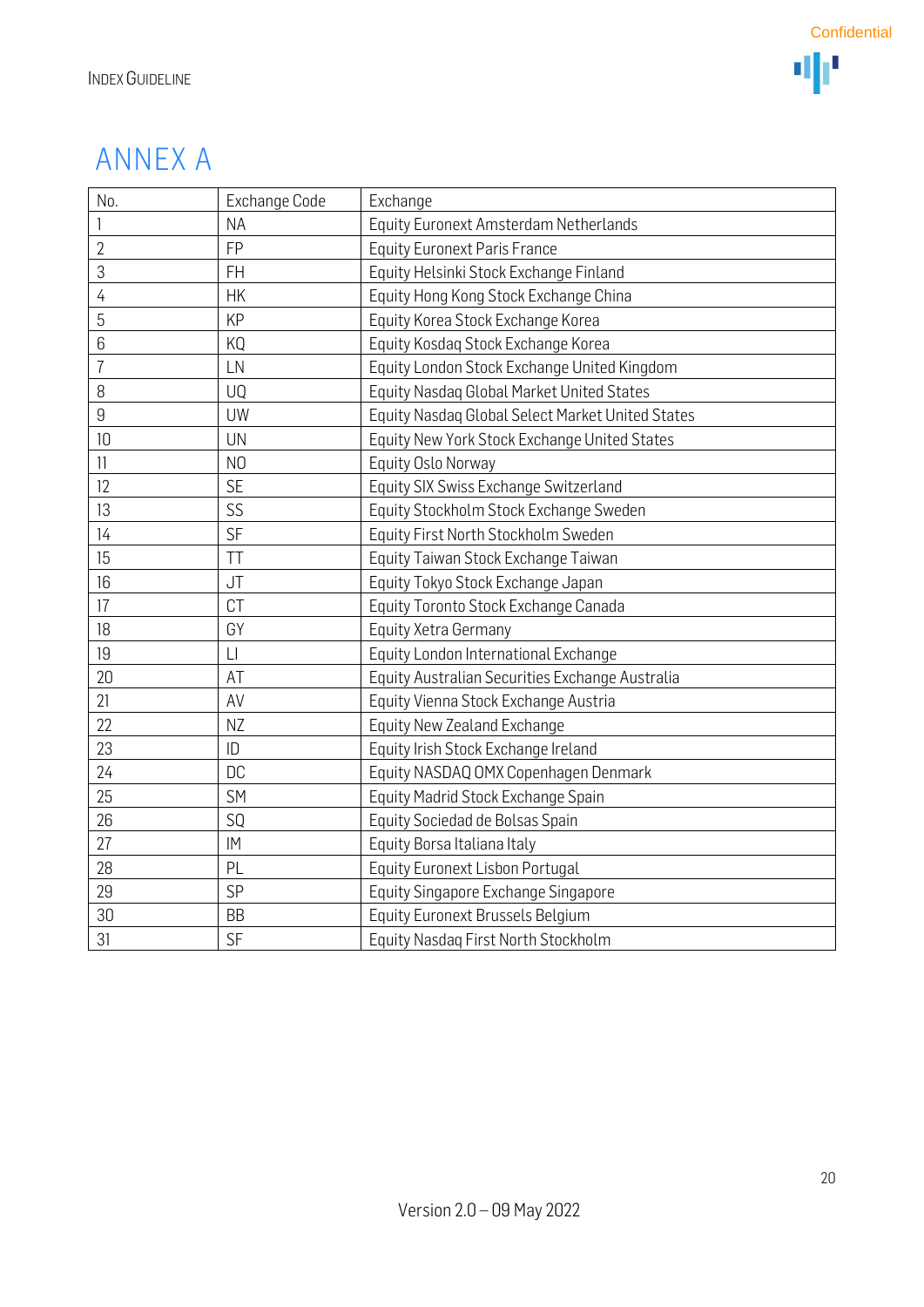### <span id="page-20-0"></span>ANNEX B

As of February 2022 the following inclusion criteria for the categories below were applicable.

Please refer to the most recent document available under the URL as specified in section '2.1. Index Universe Requirements' above for the most recent applicable categories and inclusion criteria.

| Categories                                 | <b>Inclusion Criterion</b>                   |
|--------------------------------------------|----------------------------------------------|
| Established norms around Environment,      | Non-Compliance with the UNGC                 |
| Human Rights, Corruption and Labour Rights |                                              |
| Controversy                                | Controversies with the Level 5               |
| Tobacco                                    | (5% Production < OR > 5% Retail < OR > 5%    |
|                                            | Related Products/Services)*                  |
| Defense - Weapons                          | (10% Military Contracting Weapons < OR > 10% |
|                                            | Military Contracting Weapons - Related       |
|                                            | Products)*                                   |
| Defense - Controversial Weapons            | Any direct Involvement or Any indirect       |
|                                            | Involvement through corporate ownership      |
| Coal                                       | (30% Thermal Coal Extraction < OR > 30%      |
|                                            | Power Generation < OR > 30% Supporting       |
|                                            | Products/Services)*                          |
| Conventional Oil & Gas                     | 25% Production*                              |

Note:

- % figures refer to revenue threshold (for degree of involvement). The criterion is fulfilled if involvement is equal to or above such threshold.
- The terminology used in the table above is specific to the DATA PROVIDER II and may change from time to time.

\*this includes significant corporate ownership (were a company holds a stake greater than 50% in an involved company, the revenues of the involved company are attributed to the company).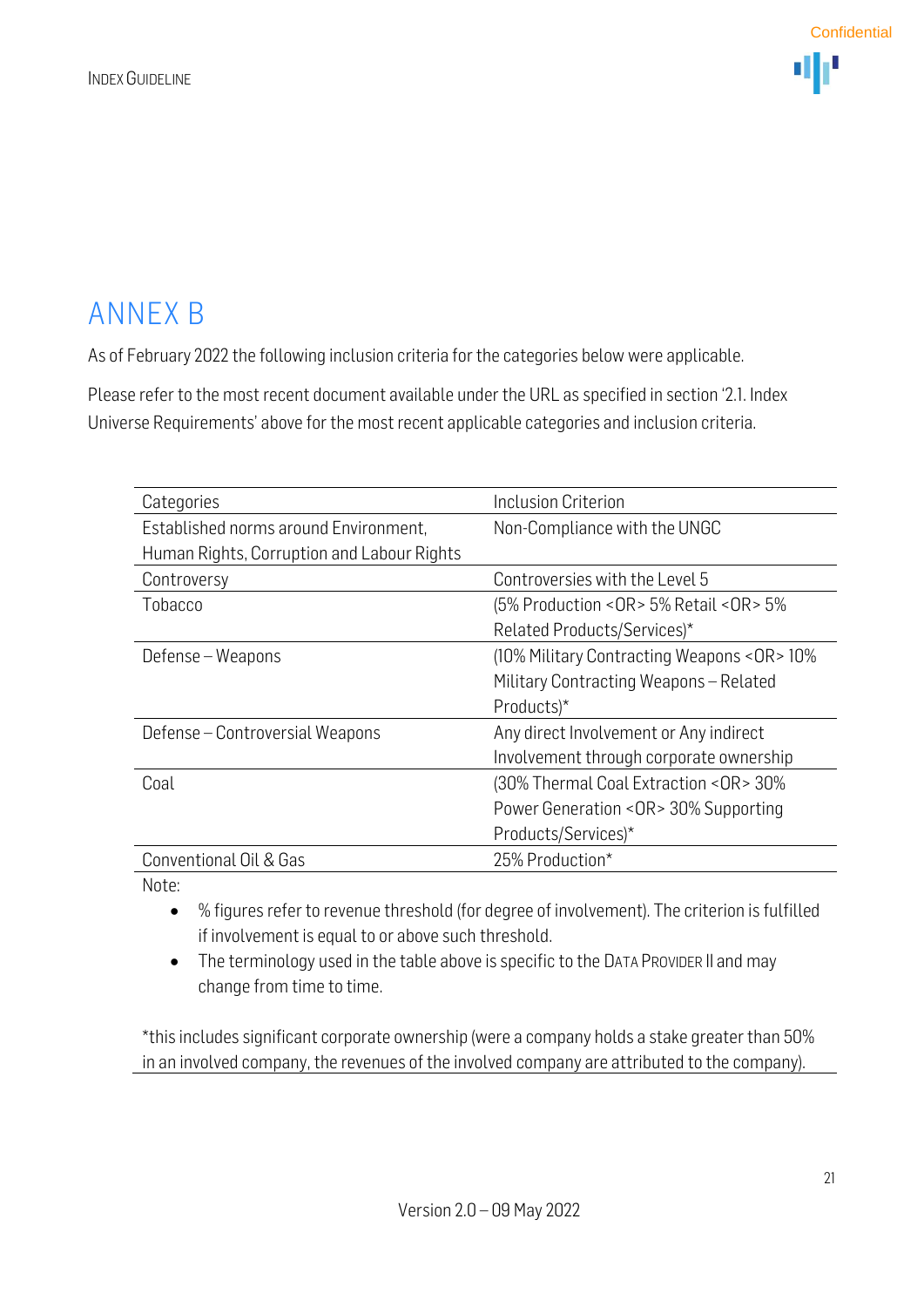Any company included in the INDEX UNIVERSE which fulfills any of the criteria set out above shall be a component of the ESG Exclusions Index. The primary listing for each company is selected as INDEX COMPONENT.

For the avoidance of doubt, any company for which an evaluation of the criteria is not possible due to the non-availability of relevant data with the DATA PROVIDER 2, shall not be a component of the ESG EXCLUSIONS INDEX.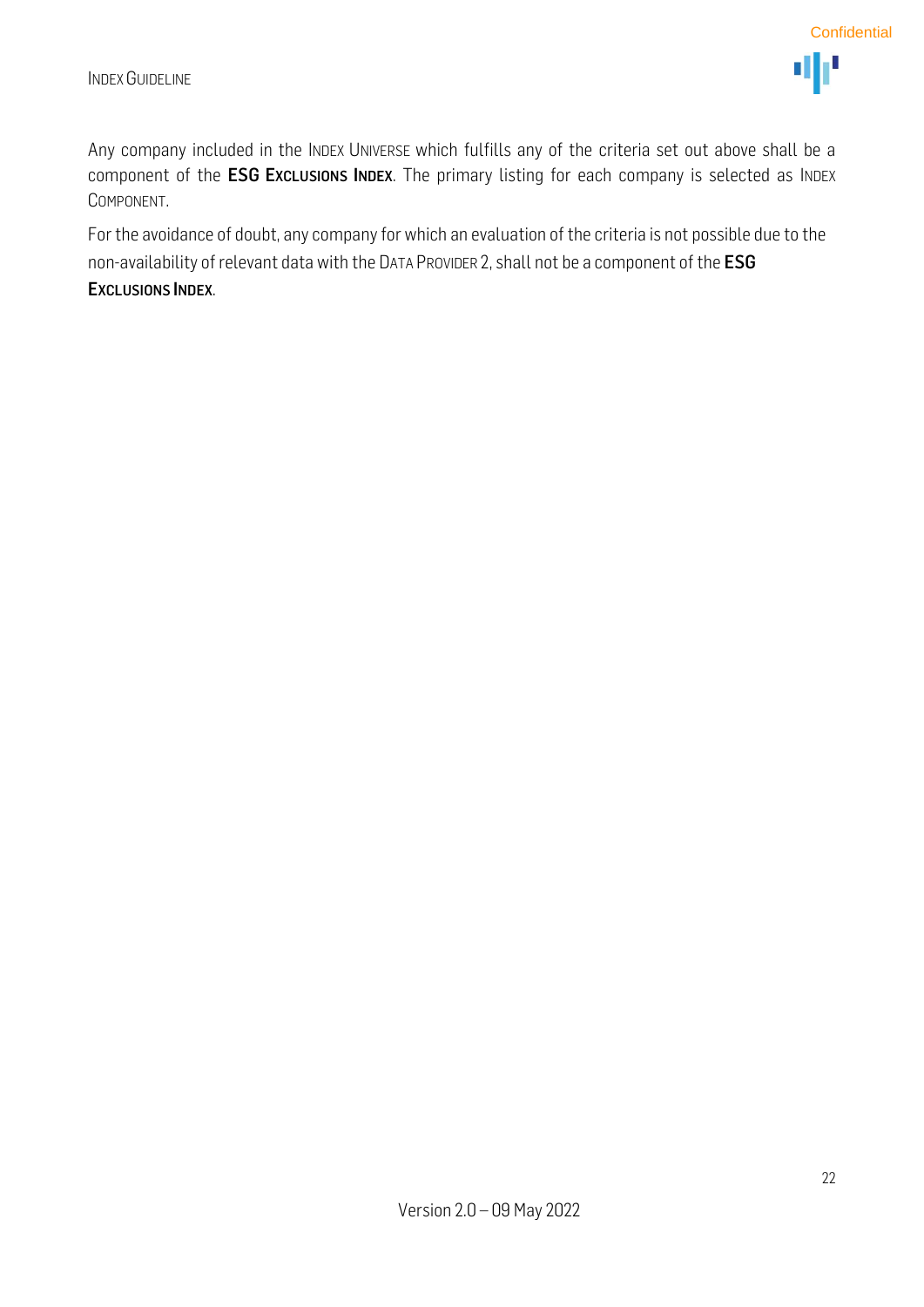### <span id="page-22-0"></span>ANNEX C

Name of the ETF used to determine the AuM:

L&G Hydrogen Economy UCITS ETF, ISIN: IE00BMYDM794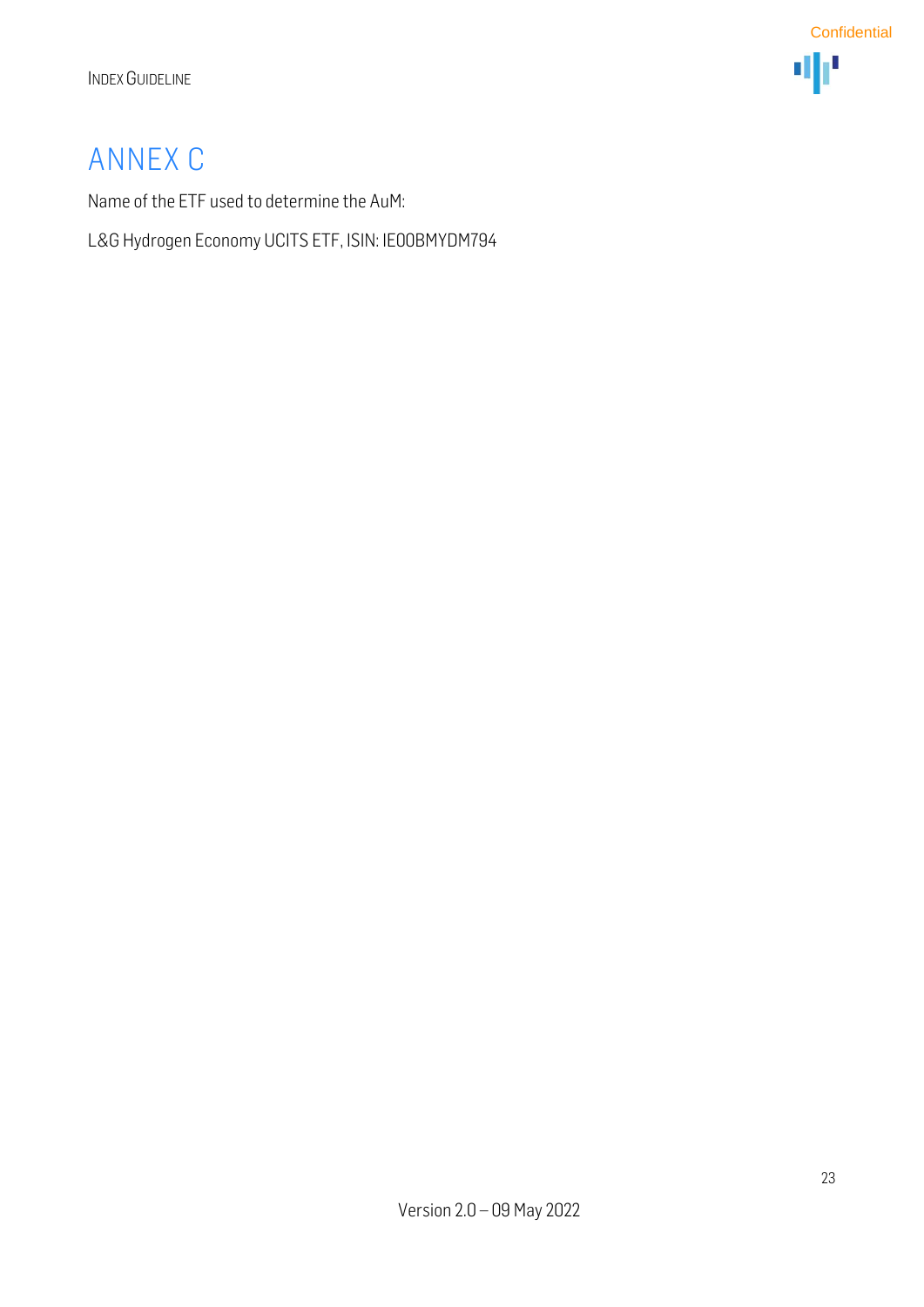

## CONTACT

Solactive AG German Index Engineering Platz der Einheit 1 60327 Frankfurt am Main Germany

Tel.: +49 (0) 69 719 160 00 Fax: +49 (0) 69 719 160 25 Email: [info@solactive.com](mailto:info@solactive.com) Website: [www.solactive.com](http://www.solactive.com/)

© Solactive AG